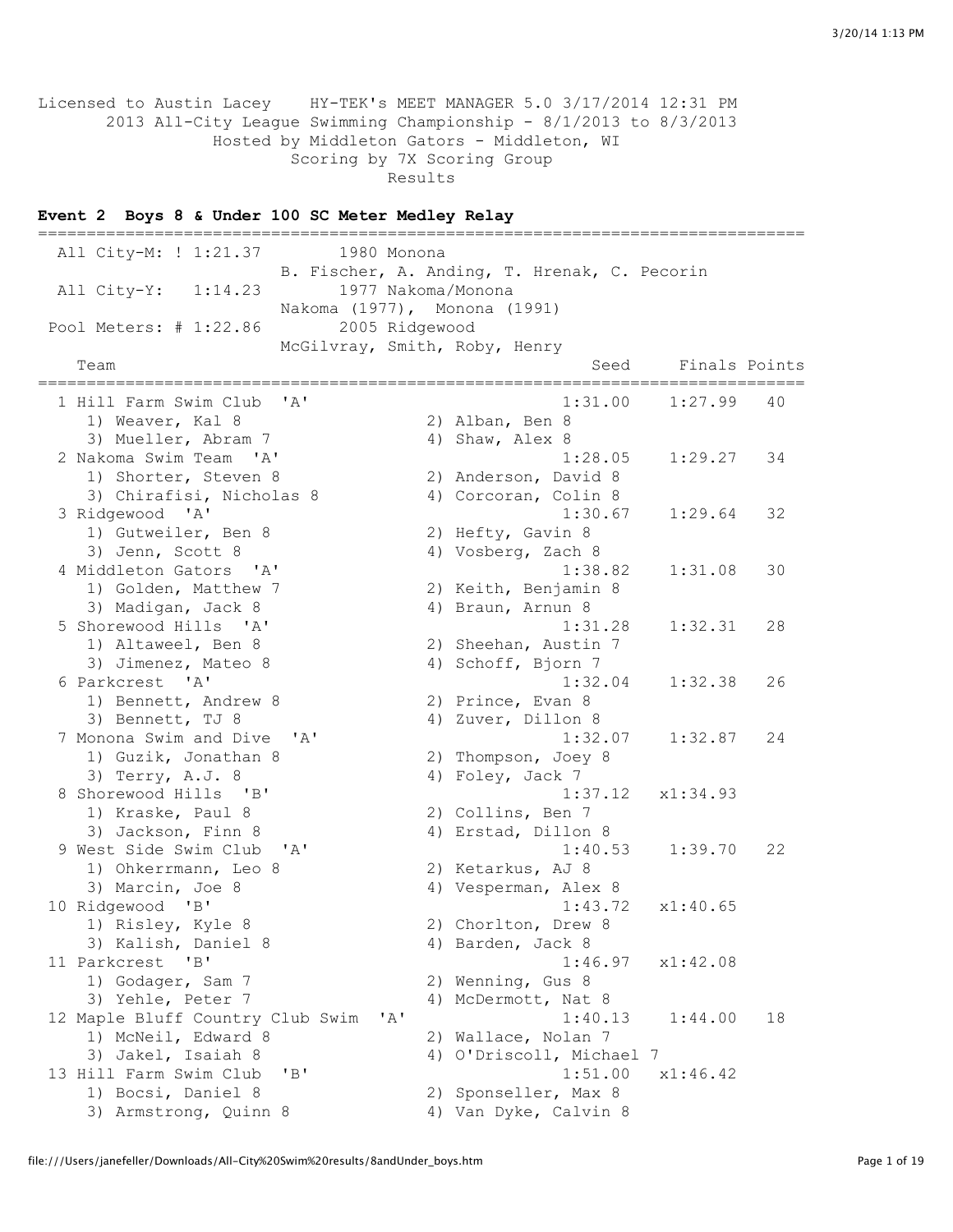14 High Point Swim Club 'A' 1:39.05 1:46.96 14<br>
1) Murray, Andrew 8 2) Michael, Evan 8<br>
3) Belgiano, Taatjes 8 4) Madoch, Jack 8 1) Murray, Andrew 8 2) Michael, Evan 8 3) Belgiano, Taatjes 8 (4) Madoch, Jack 8 15 Hawks Landing Swim Team 'A' 1:49.49 1:47.02 12 1) Baer, Michael 7 2) Williams, Ethan 8 3) Mahaffey, Michael 8 4) Erlandson, Charlie 8 16 Ridgewood 'C' 1:55.29 x1:49.06 1) McCorvie, Sam 8 2) Skrede, Octavio 8 3) Watson, Sam 8 4) Badger, Drake 8 17 Monona Swim and Dive 'B' 1:53.09 x1:49.84 1) Saloma, Felix 8 2) Studt, Kai 8 3) Menge, Ben 7 4) Baxter, Benjamin 8 18 Shorewood Hills 'C' 1:44.51 x1:50.46 1) Mickelson, Sam 7 2) Alexander, Graeme 8 1:44.51<br>3) Nickelson, Sam 7<br>3) Nichol, Alessandro 8 4) Guilbault, Sam 7 19 Nakoma Swim Team 'B' 2:02.39 x1:56.20 1) VandenBrook, Jaxon 7 2) Kennedy, Finn 8 3) Anderson, John 7 (4) Prout, Alex 8 20 Shorewood Hills 'E' 2:04.69 x2:01.05 1) Tsao, Owen 8 2) Weinhold, Lukas 8<br>3) Gadau, Henry 7 3 4) Sweitzer, Hudson 7 3) Gadau, Henry 7 4) Sweitzer, Hudson 7 21 Hawks Landing Swim Team 'B' 2:08.22 x2:03.77 1) Heise, Ben 8 2) Welsing, Jack 6 3) Ehrhardt, Oliver 8 4) Sjowall, Drew 7 22 High Point Swim Club 'B' 1:45.73 x2:05.33 1) Young, Teddy 7 2) Prestigiacomo, Sam 8 3) Schneider, Devin 8 4) Letang, Anthony 8 23 Shorewood Hills 'D' 1:56.86 x2:07.59 1) Heiderscheit, Ben 5 2) White, Eli 7 3) Nowak, Lukas 8 4) Stair, Sawyer 6 24 High Point Swim Club 'D' 2:00.89 x2:09.08 1) Vanderloo, Jackson 8 2) Esteves, Jackson 7 3) Prosser, Brady 8 4) Donohoe, Jack 8 25 West Side Swim Club 'B' 2:10.59 x2:12.32 1) Conkey, Simon 8 2) Tisdel, Keagan 8 3) Borgerding, Max 6 4) Ketarkus, Jaxen 7 26 Ridgewood 'F' 2:58.47 x2:14.39 1) Wallace, Ezra 6 2) Jones, Max 6 3) Slager, Josh 7 (4) Affeldt, Henry 7 -- Hill Farm Swim Club 'C' 2:08.00 DQ Stroke Infraction swimmer #3: Arms underwater recovery - fly 1) Boettinger, William 8 2) Rogers, Tommy 8 3) Swenson, Ben 8 4) Brozyna, Nolan 8 -- Seminole Sharks Swim & Dive Te 'C' 2:43.82 DQ Stroke Infraction swimmer #3: Arms underwater recovery - fly<br>
1) Atkisson, Rhylan 5 2) Marty, Neil 7<br>
3) Scocos, Costa 7 4) Zenner, Carsten 6 1) Atkisson, Rhylan 5 2) Marty, Neil 7 3) Scocos, Costa 7 4) Zenner, Carsten 6 -- Hill Farm Swim Club 'D' 2:27.00 DQ Stroke Infraction swimmer #3: Alternating Kick - fly 1) Finley, Lucas 8 2) Siemering, Torin 6 3) Oulette, Henry 8 4) Mozena, Sam 8 -- Seminole Sharks Swim & Dive Te 'B' 2:05.59 DQ Stroke Infraction swimmer #2: Alternating Kick - breast 1) Bie, John 7 2) Wiedemann, Oliver 8 3) Kolesnikov, Oleg 8 (4) Renkens, Reece 7 -- Middleton Gators 'D' 3:05.25 DQ Stroke Infraction swimmer #3: Arms underwater recovery - fly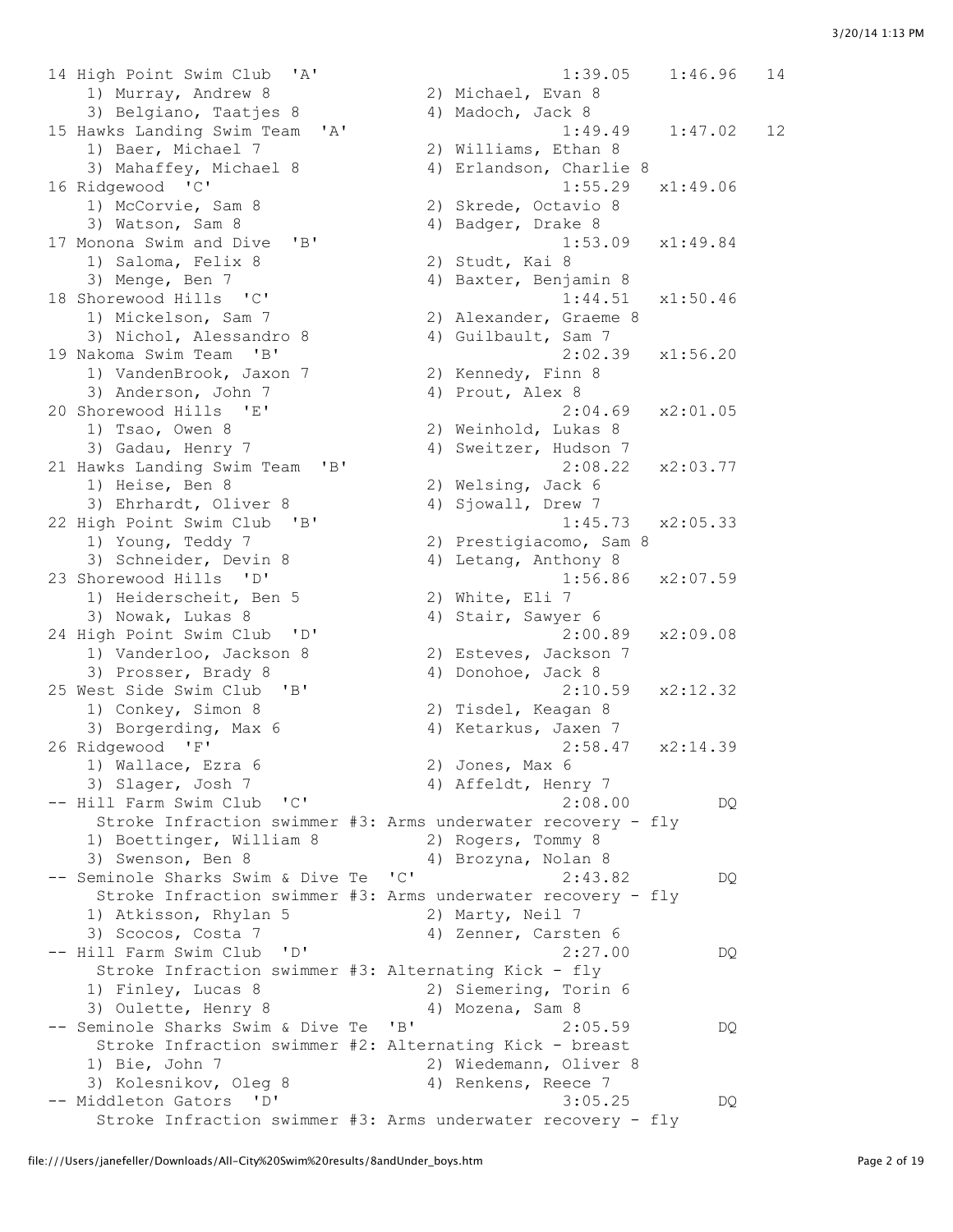1) Mayhew, Tyler 8 2) Warda, Robert 8 3) Asmus, John (Jack) 7 (4) Olson, Gavin 6 -- Middleton Gators 'C' 2:12.38 DQ Stroke Infraction swimmer #2: Hands brought beyond the hipline during stroke - b 1) DeCabooter, Patrick 7 2) Fitzgerald, Carson 7 3) Spence, Eliot 7 4) Mosley, Jude 6 -- Monona Swim and Dive 'C' 2:08.99 DQ Stroke Infraction swimmer #2: Alternating Kick - breast 1) Woodford, Joe 8 2) Stertz, Jacob 7 3) Nelson, Kyle 7 (4) Dyslin, Keats 8 -- Hill Farm Swim Club 'E' 2:55.00 DQ Stroke Infraction swimmer #3: Arms underwater recovery - fly 1) Blonien, Evan 6 2) Knight, Daniel 7 3) Michaud, Louis 7 4) Mozena, Isaac 6 -- Parkcrest 'E' 2:53.86 DQ Stroke Infraction swimmer #2: Hands brought beyond the hipline during stroke - b 1) Wenning, Oliver 5 2) Moskol, Quinn 6 3) Doeppers, Grady 7 4) Espinoza-Forlenza, Raphael 6 -- High Point Swim Club 'C' 1:54.20 DQ Stroke Infraction swimmer #3: Kick breaststroke type - fly 1) Devine, Dayton 8 2) Thomas, Mason 8 3) Zocher, Luke 8 4) Suttle, Trey 7 -- High Point Swim Club 'E' 2:35.00 DO Stroke Infraction swimmer #2: Scissors kick - breast 1) Jolin, Cooper 8 2) Bauer, Alex 7 3) Boyle, Trey 8 4) Jolin, Sam 7 -- Parkcrest 'C' 2:06.02 DQ Stroke Infraction swimmer #2: Scissors kick - breast 1) VanDerWeide, Jackson 6 2) Peters, Fred 8 3) Richards, Rudy 7 4) Turgeson, Carter 8 -- Seminole Sharks Swim & Dive Te 'A' 1:45.69 DQ Stroke Infraction swimmer #3: Alternating Kick - fly 1) Updegrove, Liam 7 2) Jorgenson, Aison 7 3) Mello, Joshua 7 4) Dobrinsky, John 7 -- Parkcrest 'D' 2:30.69 DQ Stroke Infraction swimmer #2: Alternating Kick - fly 1) Heinrich, Alex 6 2) VanDerWeide, Henry 8 3) Iskandar, Jamie 6 4) Lyons, Grafton 7 -- Maple Bluff Country Club Swim 'B' 2:33.37 DQ Stroke Infraction swimmer #1: Alternating Kick - breast 1) Zampol, Gino 8 2) Haselow, Grant 6 3) Reid, Everett 6 4) Zampol, Giorgio 6 -- Ridgewood 'D' 2:10.62 DQ Stroke Infraction swimmer #2: Alternating Kick - breast 1) Mueller, Xander 7 2) Brown, Harrison 8 3) Dankert, Ben 7 4) Walling, Jackson 8 -- Shorewood Hills 'F' 2:10.86 DQ Stroke Infraction swimmer #2: Alternating Kick - breast 1) Symes, Owen 7 2) Jimenez, Andres 5 3) Walsh, Sean 7 4) House, Charlie 8 -- Monona Swim and Dive 'E' 2:36.62 DQ Stroke Infraction swimmer #1: Shoulders past vertical toward breast - back 1) O'Malley, Danny 7 2) Steenhagen, Sam 7 3) Westmont, Ben 6 4) Zeutzius, Jenner 6 -- Ridgewood 'G' 3:45.85 DQ Stroke Infraction swimmer #2: Alternating Kick - breast 1) Sullivan, Brennan 6 2) Mutch, Callum 5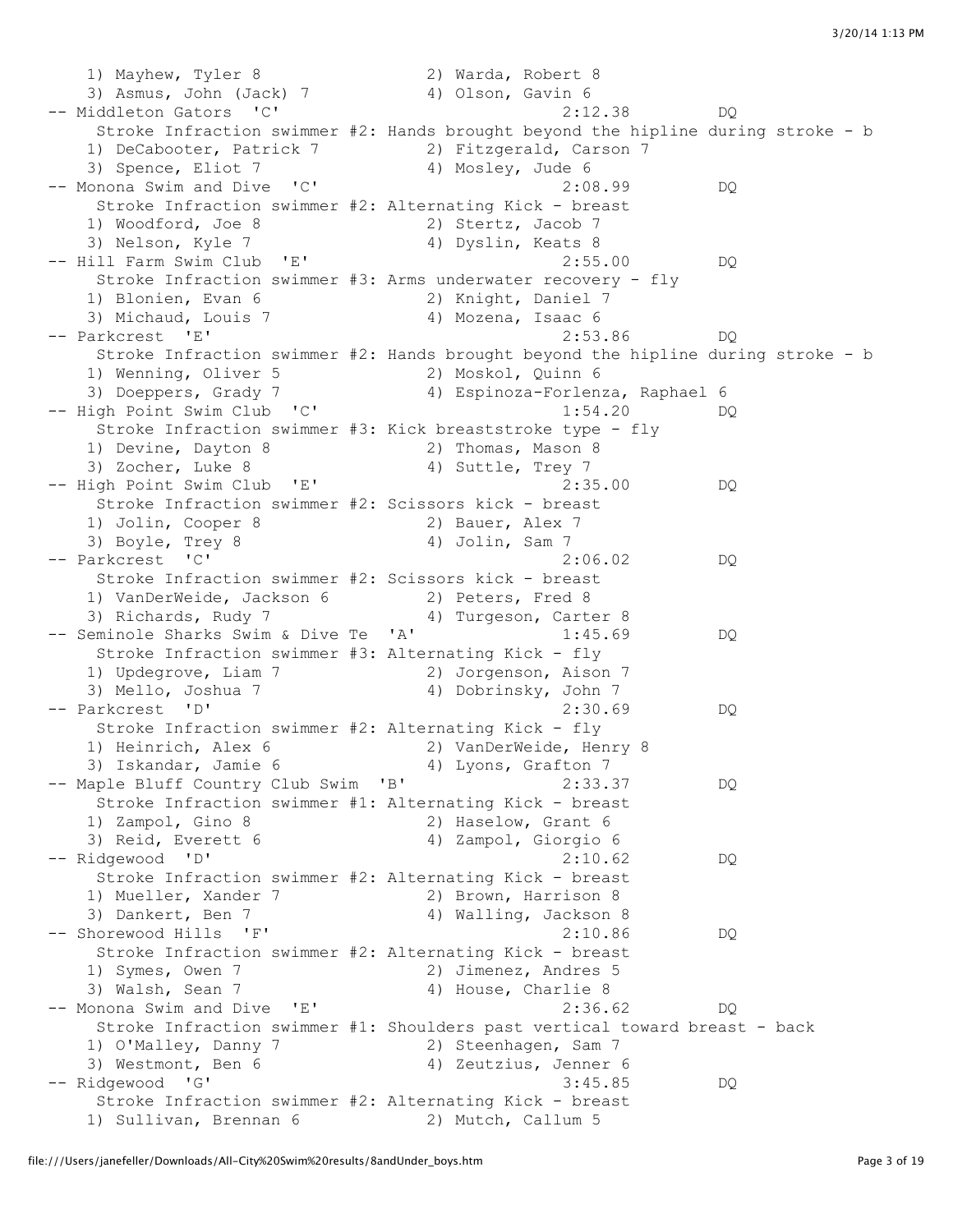3) Drake, Max 5 4) Walling, Spencer 6 -- Ridgewood 'H' 3:59.90 XDQ Stroke Infraction swimmer #2: Hands brought beyond the hipline during stroke - b 1) Evert, Leo 7 2) 3) Schauder, Wyatt 6 4) Burmeister, Henry 6 -- Ridgewood 'E' 2:25.73 DQ Stroke Infraction swimmer #2: Hands brought beyond the hipline during stroke - b 1) Johnson, Caleb 7 2) Strobel, Jacob 7 3) Garibay, Joseph 7 4) Cunningham, Bryson 8 -- Monona Swim and Dive 'D' 2:22.34 DQ Stroke Infraction swimmer #2: Scissors kick - breast 1) Cullison, James 7 2) Kuhlow, Simon 8 3) Groth, Wyatt 7 4) Johnson, Ethan 6 -- Goodman Pool Waves 'B' National Market Communication of the Market Communication of the Do Stroke Infraction swimmer #1: Pulling on lane line - Misc 1) Byrnes, Alex 5 2) Rabinowitz, Ari 7 3) Aucapina, Dahmien 6 4) Aucapina, Diego 7 -- Middleton Gators 'B' 1:48.50 DQ Early take-off swimmer #3 1) Alexander, Jack 8 2) Noak, Devon 8 3) Charles, Alexander 6 4) Houden, Avery 8 -- Shorewood Hills 'H' NT DQ Stroke Infraction swimmer #2: Alternating Kick - breast 1) Cavalluzzo, Kevin 6 2) Mattison, Elliot 7 3) Igic, Robert 6 4) Brolin, Zane 8 -- Shorewood Hills 'G' 2:39.11 DQ Stroke Infraction swimmer #2: Downward butterfly kick - breast 1) Mattison, Dietrich 7 2) Gustafson, Burke 8 3) Spitznagle, Holden 6 4) Noguera, William 8 -- Goodman Pool Waves 'A' 2:00.65 DQ Stroke Infraction swimmer #2: Hands brought beyond the hipline during stroke - b 1) Morrison, Luke 7 2) Connor, Benjamin 8 3) Connor, Smith 8 4) Hoffman, Tyler 7

#### **Event 12 Boys 8 & Under 25 SC Meter Freestyle**

| All City-M: ! 15.65<br>All City-Y: 14.26<br>Pool Meters: # 16.86 | 1982 Matthew Matteson - Monona<br>1996 Derek Murphy - Ridgewood<br>2013 A.J. Terry, Monona |         |               |  |
|------------------------------------------------------------------|--------------------------------------------------------------------------------------------|---------|---------------|--|
| Name                                                             | Age Team                                                                                   | Prelims | Finals Points |  |
| $A - Final$                                                      |                                                                                            |         |               |  |
| 1 Terry, A.J.                                                    | 8 MO                                                                                       | 16.86   | 16.84#<br>20  |  |
| 2 Wallace, Nolan                                                 | 7 MBCC                                                                                     | 17.42   | 17.29<br>17   |  |
| 3 Schoff, Bjorn                                                  | 7 SW                                                                                       | 17.36   | 17.46<br>16   |  |
| 4 Vosberg, Zach                                                  | 8 Ridgewood                                                                                | 18.14   | 15<br>17.84   |  |
| 5 Zuver, Dillon                                                  | 8 Parkcrest                                                                                | 17.73   | 14<br>17.89   |  |
| 6 Williams, Ethan                                                | 8 Hawks Swim                                                                               | 17.66   | 13<br>17.95   |  |
| 7 Shorter, Steven                                                | 8 NK                                                                                       | 17.69   | 18.18<br>12   |  |
| 8 Anderson, David                                                | 8 NK                                                                                       | 17.85   | 11<br>18.20   |  |
| $B - Final$                                                      |                                                                                            |         |               |  |
| 9 Corcoran, Colin                                                | 8 NK                                                                                       | 19.43   | 9<br>18.22    |  |
| 10 Gutweiler, Ben                                                | 8 Ridgewood                                                                                | 18.67   | 18.68         |  |
| 11 Baer, Michael                                                 | 7 Hawks Swim                                                                               | 18.53   | 6<br>18.79    |  |
| 12 Barden, Jack                                                  | 8 Ridgewood                                                                                | 19.45   | 5<br>19.37    |  |
| 13 Thompson, Joey                                                | 8 MO                                                                                       | 19.64   | 19.56<br>4    |  |
| 14 Kolesnikov, Oleg                                              | 8 SEM                                                                                      | 18.79   | 3<br>19.77    |  |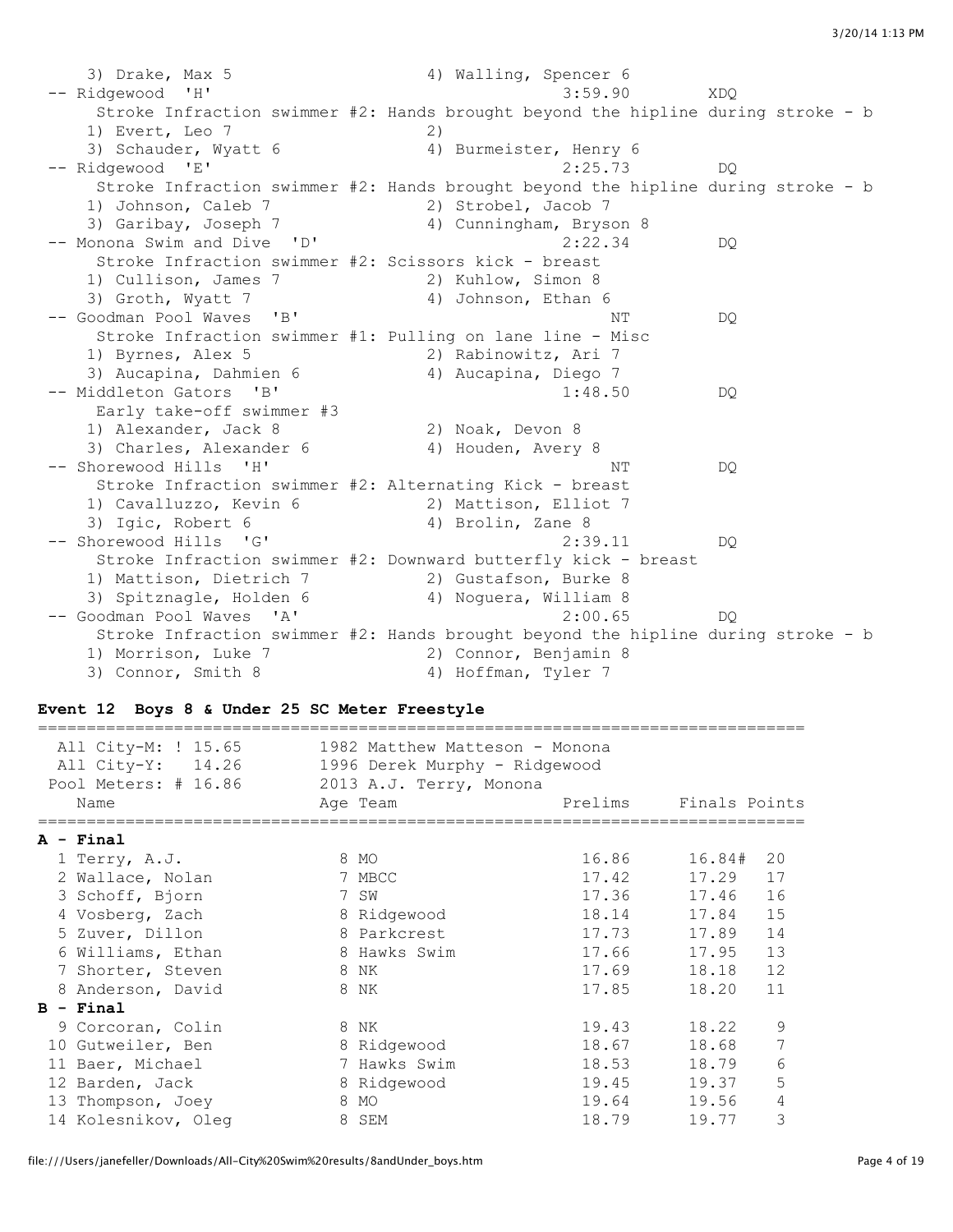| Event 12 Boys 8 & Under 25 SC Meter Freestyle |                                                                                                                                                       |              |                                    |
|-----------------------------------------------|-------------------------------------------------------------------------------------------------------------------------------------------------------|--------------|------------------------------------|
|                                               | All City-M: ! 15.65 1982 Matthew Matteson - Monona<br>All City-Y: 14.26 1996 Derek Murphy - Ridgewood<br>Pool Meters: # 16.86 2013 A.J. Terry, Monona |              |                                    |
|                                               |                                                                                                                                                       |              |                                    |
| Name                                          | Age Team                                                                                                                                              | Seed Prelims |                                    |
| Preliminaries                                 |                                                                                                                                                       |              |                                    |
| 1 Terry, A.J.                                 | 8 MO                                                                                                                                                  |              | 16.86 16.86#                       |
| 2 Schoff, Bjorn                               |                                                                                                                                                       | 18.03        | 17.36                              |
| 3 Wallace, Nolan                              |                                                                                                                                                       | 18.11        | 17.42                              |
| 4 Williams, Ethan                             | 7 SW<br>7 MBCC<br>8 Hawks Swim                                                                                                                        | 18.84        | 17.66                              |
| 5 Shorter, Steven                             | 8 NK                                                                                                                                                  | 17.90        | 17.69                              |
| 6 Zuver, Dillon                               | 8 Parkcrest                                                                                                                                           | 18.07        | 17.73                              |
| 7 Anderson, David                             | 8 NK                                                                                                                                                  | 17.69        | 17.85                              |
| 8 Vosberg, Zach                               | 8 Ridgewood                                                                                                                                           |              | 18.05 18.14                        |
| 9 Baer, Michael                               | 7 Hawks Swim                                                                                                                                          | 20.62 18.53  |                                    |
| 10 Gutweiler, Ben                             | 8 Ridgewood                                                                                                                                           |              | 19.70 18.67                        |
| 11 Kolesnikov, Oleg                           | 8 SEM                                                                                                                                                 | 21.20        | 18.79                              |
| 12 Mello, Joshua                              |                                                                                                                                                       | 20.05        |                                    |
| 13 Kennedy, Finn                              | 7 SEM<br>8 NK                                                                                                                                         | 20.23        | 19.29<br>19.39<br>10.43            |
| 14 Corcoran, Colin                            | 8 NK                                                                                                                                                  | 19.16        | 19.43                              |
| 15 Barden, Jack                               | 8 Ridgewood                                                                                                                                           | 19.98        |                                    |
| 16 Thompson, Joey                             | 8 MO                                                                                                                                                  |              | $19.30$<br>19.30 19.64<br>-------- |
|                                               |                                                                                                                                                       |              |                                    |
| 17 Murray, Andrew<br>18 McNeil, Edward        | 8 High Point 20.11 J19.64<br>8 MBCC                                                                                                                   | 19.61 19.73  |                                    |
|                                               |                                                                                                                                                       |              |                                    |
| 19 Madoch, Jack                               | 8 High Point                                                                                                                                          |              | 20.59 19.82                        |
| 19 Armstrong, Quinn                           | 8 HFSC                                                                                                                                                |              | 19.95 19.82                        |
| 21 Mahaffey, Michael                          | 8 Hawks Swim                                                                                                                                          | 19.25        |                                    |
| 22 Ketarkus, AJ                               | 8 West Side                                                                                                                                           | 20.25        | $20.00$<br>$20.05$                 |
| 23 Erstad, Dillon                             | 8 SW                                                                                                                                                  | 19.72        | 20.15                              |
| 24 Guzik, Jonathan                            | 8 MO                                                                                                                                                  | 19.32        | 20.21                              |
| 25 Nichol, Alessandro                         | 8 SW                                                                                                                                                  | 19.81        | $20.37$<br>$20.45$                 |
| 26 Michael, Evan                              | 8 High Point                                                                                                                                          | 23.20        | 20.45                              |
| 27 Updegrove, Liam                            | 7 SEM                                                                                                                                                 | 20.24        | 20.61                              |
| 28 Sjowall, Drew                              | 7 Hawks Swim                                                                                                                                          | 22.84        | 20.65                              |
| 29 Risley, Kyle                               | 8 Ridgewood                                                                                                                                           | 24.12        | 20.76                              |
| 30 Kraske, Paul                               | 8 SW                                                                                                                                                  | 21.95        | 20.84                              |
| 31 Badger, Drake                              | 8 Ridgewood                                                                                                                                           | 21.36        | 20.91                              |
| 32 Foley, Jack                                | 7<br>МO                                                                                                                                               | 19.67        | 20.94                              |
| 33 Brozyna, Nolan                             | 8 HFSC                                                                                                                                                | 22.01        | 20.96                              |
| 34 Erlandson, Charlie                         | 8 Hawks Swim                                                                                                                                          | 21.32        | 21.01                              |
| 35 Young, Teddy                               | 7 High Point                                                                                                                                          | 20.82        | 21.11                              |
| 36 Alexander, Jack                            | 8 MI                                                                                                                                                  | 19.88        | 21.37                              |
| 37 Charles, Alexander                         | 6 MI                                                                                                                                                  | 22.44        | 21.54                              |

38 Anderson, John 7 NK 20.58 21.57 39 Schneider, Devin 8 High Point 20.92 21.58 40 Prout, Alex 8 NK 20.23 21.97 41 Van Dyke, Calvin 8 HFSC 22.40 22.01 41 O'Driscoll, Michael 7 MBCC 22.49 22.01 43 Godager, Sam 7 Parkcrest 22.33 22.13

15 Kennedy, Finn 8 NK 19.39 19.81 2 16 Mello, Joshua 7 SEM 19.29 19.82 1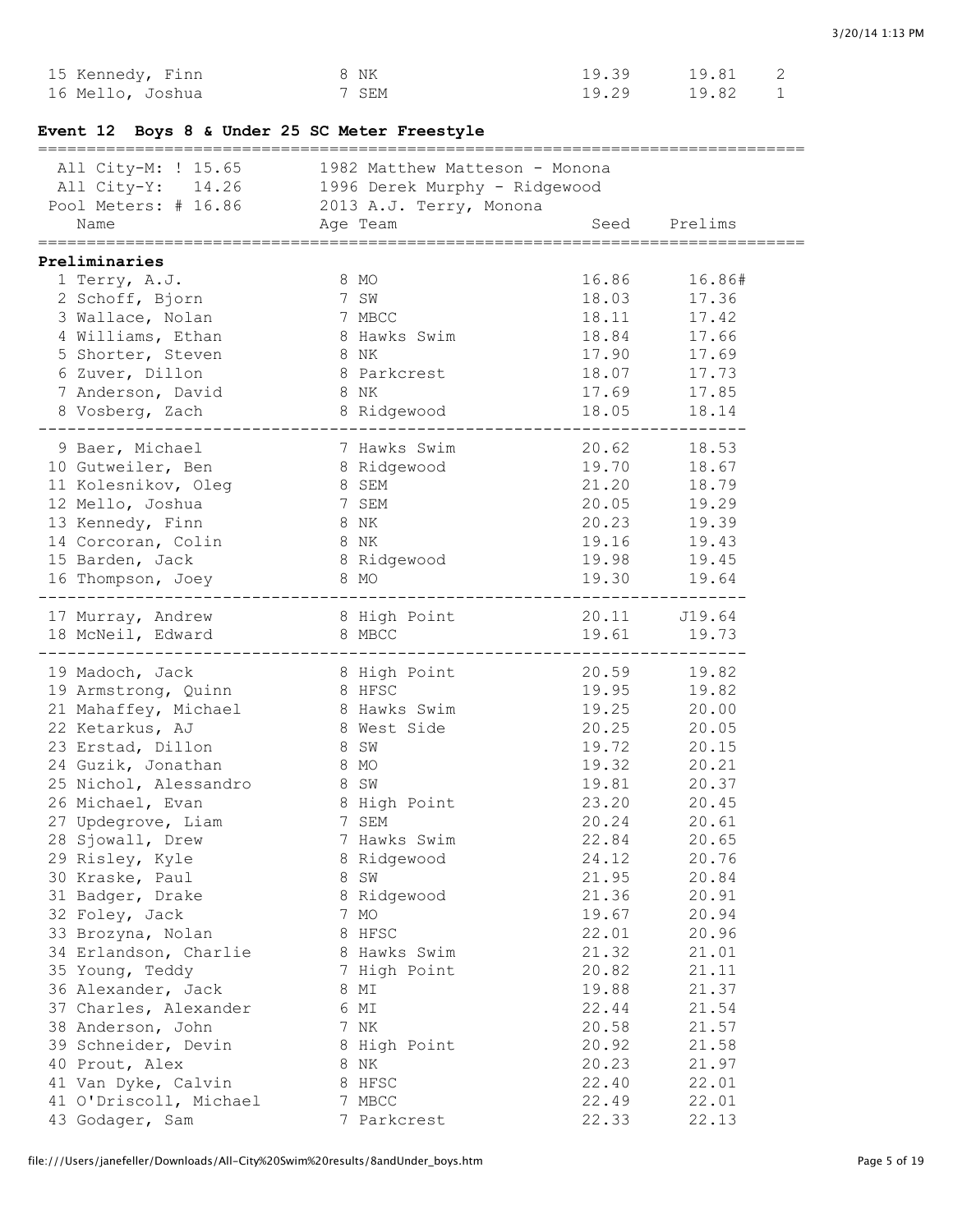| 44 Vesperman, Alex     | 8 West Side   | 20.43 | 22.27          |
|------------------------|---------------|-------|----------------|
| 45 Kim, Daniel         | 8 High Point  | 21.62 | 22.37          |
| 46 Wieseckel, Carter   | 7 Hawks Swim  | 24.49 | 22.63          |
| 47 Suttle, Trey        | 7 High Point  | 22.70 | 22.74          |
| 48 Devine, Dayton      | 8 High Point  | 23.73 | 22.92          |
| 49 Saloma, Felix       | 8 MO          | 23.37 | 23.20          |
| 50 Borgerding, Max     | 6 West Side   | 22.77 | 23.33          |
| 51 Heiderscheit, Ben   | 5 SW          | 24.05 | 23.48          |
| 52 Heise, Ben          | 8 Hawks Swim  | 23.98 | 23.53          |
| 53 Ehrhardt, Oliver    | 8 Hawks Swim  | 23.33 | 23.55          |
| 54 Letang, Anthony     | 8 High Point  | 21.89 | 23.59          |
| 55 Fitzgerald, Carson  | 7 MI          | 23.85 | 23.65          |
| 56 Symes, Owen         | 7 SW          | 24.02 | 23.73          |
| 57 Sweitzer, Hudson    | 7 SW          | 23.54 | 23.75          |
| 58 Collins, Ben        | 7 SW          | 24.80 | 23.86          |
| 59 Noak, Devon         | 8 MI          | 25.25 | 23.98          |
| 60 Donohoe, Jack       | 8 High Point  | 24.10 | 23.99          |
| 61 Houden, Avery       | 8 MI          | 22.51 | 24.32          |
| 62 Thomas, Mason       | 8 High Point  | 23.25 | 24.33          |
|                        | 7 MI          | 23.99 | 24.40          |
| 63 Spence, Eliot       |               | 23.84 |                |
| 64 Jorgenson, Aison    | 7 SEM<br>7 MO | 22.93 | 24.43<br>24.44 |
| 65 Stertz, Jacob       |               |       | 24.49          |
| 66 Cullison, James     | 7 MO          | 25.11 |                |
| 67 Alexander, Graeme   | 8 SW          | 24.90 | 24.51          |
| 68 Mozena, Sam         | 8 HFSC        | 33.48 | 24.54          |
| 68 Weinhold, Lukas     | 8 SW          | 25.36 | 24.54          |
| 70 Prosser, Brady      | 8 High Point  | 26.03 | 24.63          |
| 71 Turgeson, Carter    | 8 Parkcrest   | 24.24 | 24.68          |
| 72 Wiedemann, Oliver   | 8 SEM         | 25.32 | 24.75          |
| 73 Walling, Jackson    | 8 Ridgewood   | 24.30 | 24.83          |
| 74 Conkey, Simon       | 8 West Side   | 25.78 | 25.05          |
| 75 Affeldt, Henry      | 7 Ridgewood   | 25.72 | 25.06          |
| 76 Dankert, Ben        | 7 Ridgewood   | 25.83 | 25.20          |
| 77 Gadau, Henry        | 7 SW          | 26.14 | 25.25          |
| 78 VandenBrook, Jaxon  | 7 NK          | 26.04 | 25.29          |
| 79 Cunningham, Bryson  | 8 Ridgewood   | 25.07 | 25.37          |
| 80 Gustafson, Burke    | 8 SW          | 28.76 | 25.39          |
| 81 Groth, Wyatt        | 7 MO          | 24.89 | 25.44          |
| 82 Tatooles, William   | 8 High Point  | 23.02 | 25.52          |
| 83 Heinrich, Alex      | 6 Parkcrest   | 43.76 | 25.61          |
| 84 Jones, Max          | 6 Ridgewood   | 26.98 | 25.69          |
| 85 House, Charlie      | 8 SW          | 25.71 | 25.74          |
| 86 Welsing, Jack       | 6 Hawks Swim  | 26.10 | 25.79          |
| 87 Marty, Neil         | 7 SEM         | 26.06 | 25.86          |
| 88 Aucapina, Diego     | 7 Waves       | 26.49 | 26.02          |
| 88 Boettinger, William | 8 HFSC        | 24.61 | 26.02          |
| 90 McDermott, Nat      | 8 Parkcrest   | 23.58 | 26.13          |
| 91 Bauer, Alex         | 7 High Point  | 27.39 | 26.14          |
| 92 Zampol, Gino        | 8 MBCC        | 27.00 | 26.16          |
| 93 Finley, Lucas       | 8 HFSC        | 27.84 | 26.25          |
| 94 Sheehan, Austin     | 7 SW          | 26.85 | 26.26          |
| 95 Tsao, Owen          | 8 SW          | 25.49 | 26.36          |
| 96 Johnson, Ethan      | 6 MO          | 27.56 | 26.45          |
| 97 Nelson, Kyle        | 7 MO          | 28.56 | 26.54          |
| 97 Morrison, Luke      | 7 Waves       | 24.81 | 26.54          |
| 99 Boyle, Trey         | 8 High Point  | 26.43 | 26.72          |
| 100 Reid, Everett      | 6 MBCC        | 26.38 | 26.81          |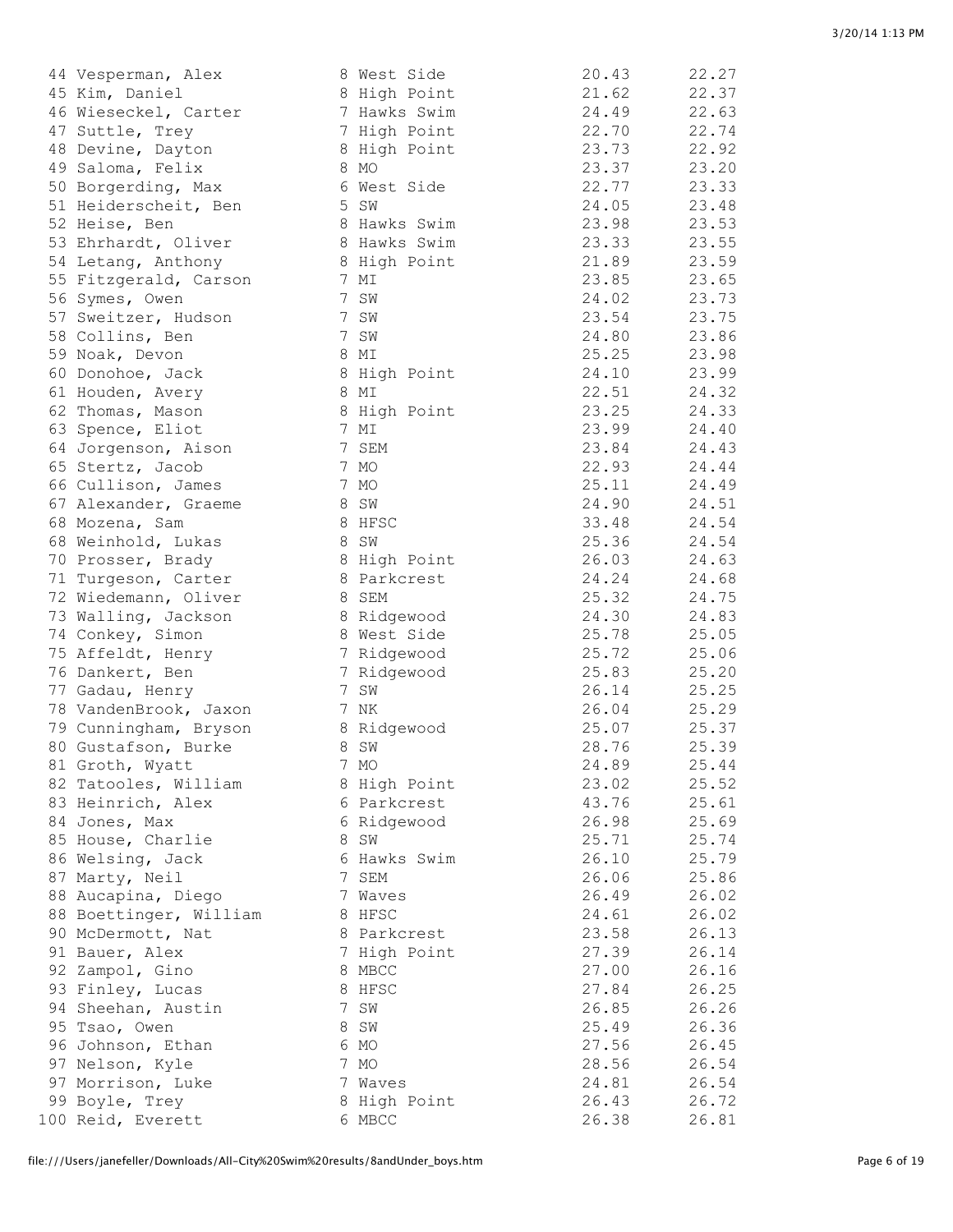| 101 Zenner, Soren            | 7 SEM        | 28.43 | 26.83 |
|------------------------------|--------------|-------|-------|
| 102 Woodford, Joe            | 8 MO         | 24.83 | 26.85 |
| 103 Mozena, Isaac            | 6 HFSC       | 30.65 | 27.16 |
| 104 Kuhlow, Simon            | 8 MO         | 25.13 | 27.36 |
| 105 Johnson, Vance           | 6 Hawks Swim | 31.87 | 27.37 |
| 106 Krantz, Tanner           | 7 Hawks Swim | 31.48 | 27.42 |
| 107 Mosley, Jude             | 6 MI         | 25.27 | 27.52 |
| 108 Peters, Fred             | 8 Parkcrest  | 29.66 | 27.65 |
| 109 Tisdel, Keagan           | 8 West Side  | 28.17 | 27.75 |
| 110 Mattison, Dietrich       | 7 SW         | 28.73 | 27.77 |
| 111 Walsh, Sean              | 7 SW         | 26.03 | 27.92 |
| 112 Skrede, Octavio          | 8 Ridgewood  | 29.31 | 28.05 |
| 113 Rogers, Tommy            | 8 HFSC       | 27.37 | 28.12 |
| 114 Renkens, Reece           | 7 SEM        | 30.01 | 28.27 |
| 115 Johnson, Caleb           | 7 Ridgewood  | 30.79 | 28.29 |
| 116 Hoffman, Tyler           | 7 Waves      | 26.29 | 28.31 |
| 117 Ehrhardt, Wyatt          | 6 Hawks Swim | 33.33 | 28.39 |
| 118 Prestigiacomo, Sam       | 8 High Point | 26.14 | 28.55 |
| 119 Spitznagle, Holden       | 6 SW         | 30.17 | 28.63 |
| 120 Noguera, William         | 8 SW         | 29.02 | 28.70 |
| 121 Walling, Spencer         | 6 Ridgewood  | 29.26 | 28.74 |
|                              | 7 MO         | 31.97 | 28.78 |
| 122 O'Malley, Danny          |              |       | 29.44 |
| 123 Zeutzius, Jenner         | 6 MO         | 29.18 |       |
| 124 Slager, Josh             | 7 Ridgewood  | 35.44 | 29.51 |
| 124 DeCabooter, Patrick      | 7 MI         | 33.20 | 29.51 |
| 126 Moskol, Quinn            | 6 Parkcrest  | 29.11 | 29.57 |
| 127 Warda, Robert            | 8 MI         | 32.21 | 29.62 |
| 128 Wallace, Ezra            | 6 Ridgewood  | 32.27 | 29.66 |
| 129 Asmus, John (Jack)       | 7 MI         | 32.64 | 29.67 |
| 130 Reuhl, Hayden            | 6 High Point | 28.68 | 29.85 |
| 131 Richards, Daniel         | 6 NK         | 29.47 | 29.88 |
| 132 Oulette, Henry           | 8 HFSC       | 26.28 | 30.00 |
| 133 Sponseller, Max          | 8 HFSC       | 27.04 | 30.34 |
| 134 Schauder, Wyatt          | 6 Ridgewood  | 32.00 | 30.63 |
| 135 Bie, John                | 7 SEM        | 31.15 | 30.76 |
| 136 Strobel, Jacob           | 7 Ridgewood  | 33.88 | 30.86 |
| 137 Esteves, Jackson         | 7 High Point | 25.99 | 30.96 |
| 138 Still, Nicholas          | 5 NK         | 31.29 | 31.01 |
| 139 Brolin, Zane             | 8 SW         | 30.61 | 31.05 |
| 140 Jimenez, Andres          | 5 SW         | 30.22 | 31.07 |
| 141 VanDerWeide, Henry       | 8 Parkcrest  | 30.02 | 31.57 |
| 142 Siemering, Torin         | 6 HFSC       | 37.55 | 31.62 |
| 143 Clark, Sean              | 6 MO         | 30.36 | 31.94 |
| 144 Watson, Clive            | 7 HFSC       | 35.09 | 32.14 |
| 145 Steenhagen, Sam          | 7 MO         | 29.43 | 32.15 |
| 146 Rabinowitz, Ari          | 7 Waves      | 30.43 | 32.34 |
| 147 Espinoza-Forlenza, Rapha | 6 Parkcrest  | 40.62 | 32.46 |
| 148 Lyons, Grafton           | 7 Parkcrest  | 33.25 | 32.64 |
| 149 Stair, Sawyer            | 6 SW         | 23.34 | 32.75 |
| 150 Mattison, Elliot         | 7 SW         | 40.43 | 33.01 |
| 151 Jolin, Cooper            | 8 High Point | 29.46 | 33.74 |
| 152 Srivastava, Aviral       | 8 MI         | 32.28 | 34.02 |
| 153 Vimont, Kaden            | 7 SW         | 32.66 | 34.29 |
| 154 Haselow, Grant           | 6 MBCC       | 33.70 | 34.30 |
| 155 Igic, Robert             | 6 SW         | 35.40 | 34.34 |
| 156 Jolin, Sam               | 7 High Point | 31.40 | 34.37 |
| 157 Cavalluzzo, Kevin        | 6 SW         | 33.59 | 34.58 |
|                              |              |       |       |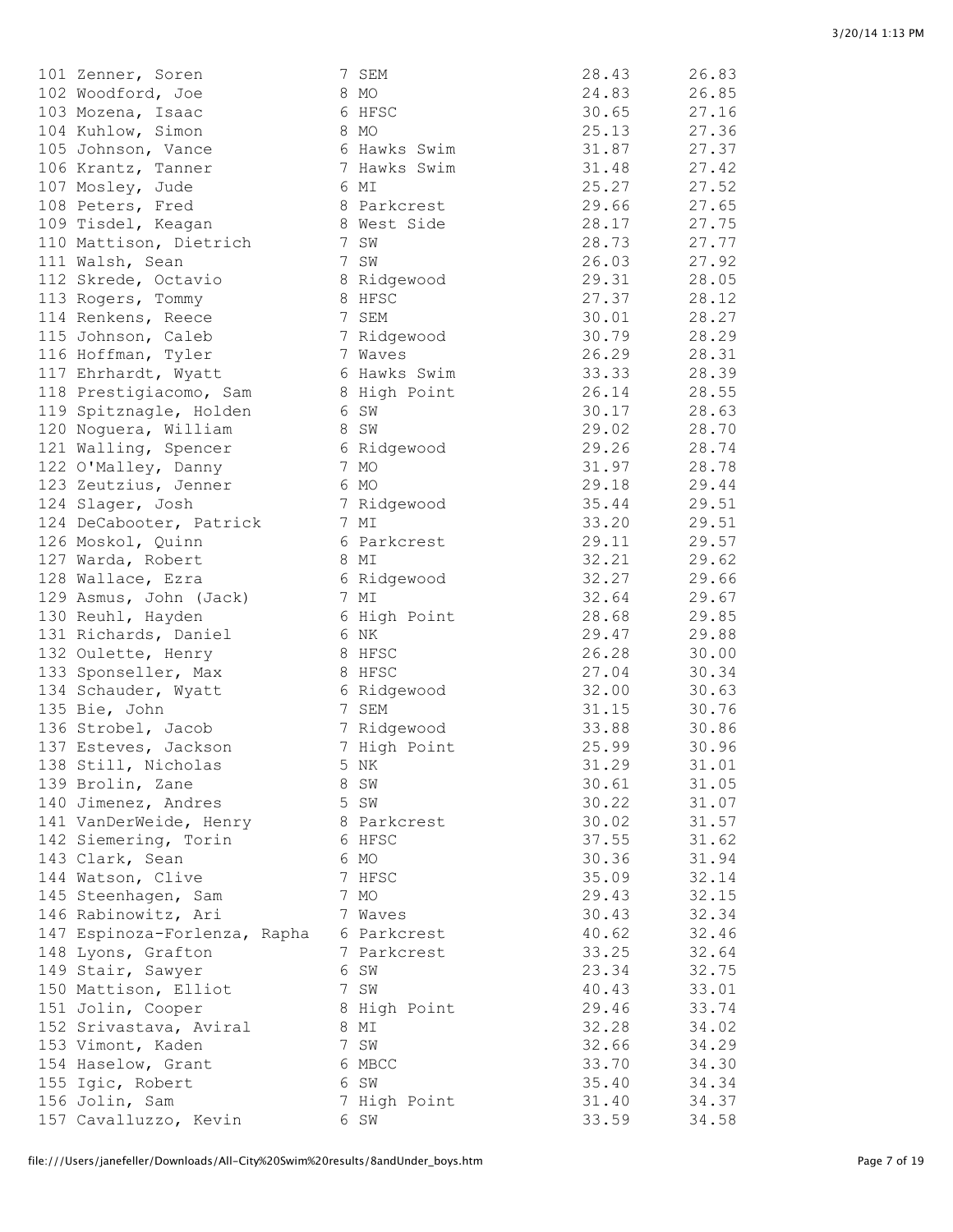| 158 Wenning, Oliver   | 5 Parkcrest  | 39.04 | 34.59 |
|-----------------------|--------------|-------|-------|
| 159 Michaud, Louis    | 7 HFSC       | 34.70 | 35.04 |
| 160 Burmeister, Henry | 6 Ridgewood  | 42.86 | 35.26 |
| 161 Vega, Joseph      | 6 SEM        | 38.84 | 35.35 |
| 162 Elke, Clarke      | 6 HFSC       | 46.71 | 35.66 |
| 163 Mayhew, Tyler     | 8 MI         | 35.83 | 35.71 |
| 164 Drake, Max        | 5 Ridgewood  | 39.91 | 35.98 |
| 165 Aucapina, Dahmien | 6 Waves      | 32.78 | 36.54 |
| 166 Benton, Thomas    | 6 High Point | 39.98 | 36.72 |
| 167 Johnson, Mac      | 4 Hawks Swim | 38.52 | 36.86 |
| 168 Evert, Leo        | 7 Ridgewood  | 40.25 | 37.07 |
| 169 Zampol, Giorgio   | 6 MBCC       | 40.32 | 37.46 |
| 170 Sullivan, Brennan | 6 Ridgewood  | 42.15 | 37.66 |
| 171 Doeppers, Grady   | 7 Parkcrest  | 37.08 | 37.89 |
| 172 Maloney, Henry    | 5 High Point | 41.13 | 38.43 |
| 173 Delaney, Carter   | 5 Hawks Swim | 32.48 | 38.62 |
| 174 Westmont, Ben     | 6 MO         | 35.28 | 39.23 |
| 175 Zenner, Carsten   | 6 SEM        | 38.26 | 39.85 |
| 176 Ketarkus, Jaxen   | 7 West Side  | 34.32 | 40.53 |
| 177 Burris, Levi      | 8 Waves      | 38.00 | 41.63 |
| 178 Jaeger, Jayquan   | 8 MO         | 41.47 | 42.26 |
| 179 Mutch, Callum     | 5 Ridgewood  | 44.75 | 42.52 |
| 180 Byrnes, Alex      | 5 Waves      | 44.85 | 44.21 |
| 181 Atkisson, Rhylan  | 5 SEM        | 53.48 | 45.87 |
| 182 Olson, Gavin      | 6 MI         | 41.43 | 46.87 |
| 183 Jakel, Ian        | 5 MBCC       | 50.60 | 47.23 |
| 184 Kammer, Dane      | 6 High Point | 46.87 | 48.63 |

## **Event 22 Boys 8 & Under 25 SC Meter Backstroke**

| All City-M: ! 19.38<br>All City-Y: 17.17<br>Pool Meters: # 20.53 | 1995 Adam Grinde - Ridgewood<br>2000 Sam Niesen - Middleton<br>2005 John Hornacek, High Point |             |               |                |
|------------------------------------------------------------------|-----------------------------------------------------------------------------------------------|-------------|---------------|----------------|
| Name                                                             | Age Team                                                                                      | Prelims     | Finals Points |                |
| A - Final                                                        |                                                                                               |             |               |                |
| 1 Mueller, Abram                                                 | 7 HFSC                                                                                        | 21.00       | 20.93         | 20             |
| 2 Weaver, Kal                                                    | 8 HFSC                                                                                        | 21.43       | 21.37         | 17             |
| 3 Jenn, Scott                                                    | 8 Ridgewood                                                                                   | 22.22 21.49 |               | 16             |
| 4 Shaw, Alex                                                     | 8 HFSC                                                                                        | 22.62       | 21.57         | 15             |
| 5 Murray, Andrew                                                 | 8 High Point                                                                                  | 22.42 22.08 |               | 14             |
| 6 Shorter, Steven                                                | 8 NK                                                                                          | 22.76       | 22.11         | 13             |
| 7 Madoch, Jack                                                   | 8 High Point                                                                                  | 23.17       | 22.45         | 12             |
| 8 Altaweel, Ben                                                  | 8 SW                                                                                          | 23.15       | 24.01         | 11             |
| $B - Final$                                                      |                                                                                               |             |               |                |
| 9 Yehle, Peter                                                   | 7 Parkcrest                                                                                   | 24.64       | 23.29         | 9              |
| 10 Bennett, Andrew                                               | 8 Parkcrest                                                                                   | 23.43       | 23.54         | 7              |
| 11 Gutweiler, Ben                                                | 8 Ridgewood                                                                                   | 24.47       | 23.56         | 6              |
| 12 Kolesnikov, Oleg                                              | 8 SEM                                                                                         | 23.39       | 23.66         | 4.5            |
| 12 Kraske, Paul                                                  | 8 SW                                                                                          | 23.29       | 23.66         | 4.5            |
| 14 Young, Teddy                                                  | 7 High Point                                                                                  | 24.32 23.69 |               | 3              |
| 15 Vosberg, Zach                                                 | 8 Ridgewood                                                                                   | 24.47 24.62 |               | $\overline{2}$ |
| 16 Connor, Benjamin                                              | 8 Waves                                                                                       | 24.47       | 25.71         | $\mathbf{1}$   |

# **Event 22 Boys 8 & Under 25 SC Meter Backstroke**

===============================================================================

All City-M: ! 19.38 1995 Adam Grinde - Ridgewood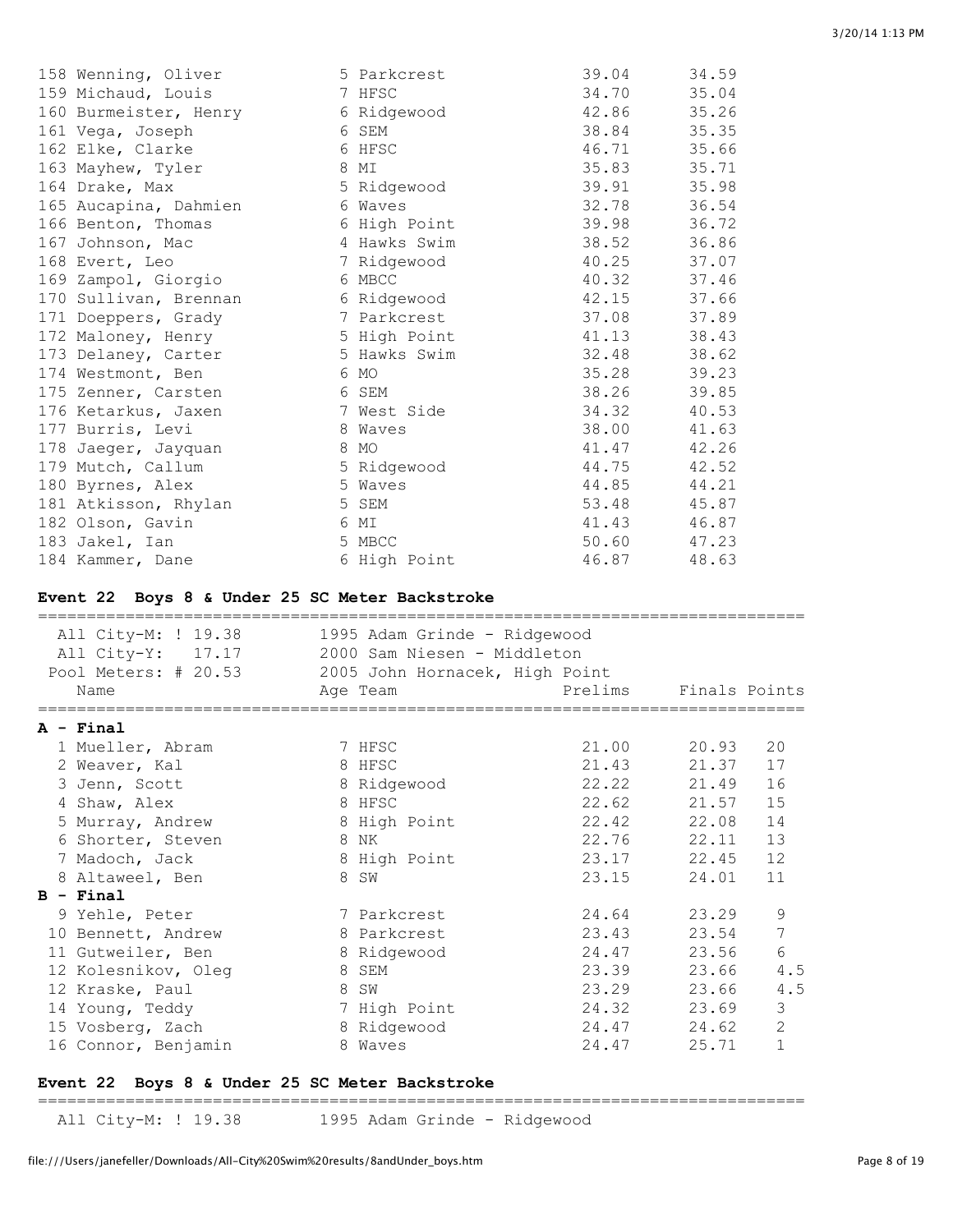| All City-Y: 17.17                                   | 2000 Sam Niesen - Middleton |       |              |  |
|-----------------------------------------------------|-----------------------------|-------|--------------|--|
| Pool Meters: # 20.53 2005 John Hornacek, High Point |                             |       |              |  |
| Name                                                | Age Team                    |       | Seed Prelims |  |
| Preliminaries                                       |                             |       |              |  |
| 1 Mueller, Abram                                    | 7 HFSC                      | 21.95 | 21.00        |  |
| 2 Weaver, Kal                                       | 8 HFSC                      | 21.82 | 21.43        |  |
| 3 Jenn, Scott                                       | 8 Ridgewood                 | 21.83 | 22.22        |  |
| 4 Murray, Andrew                                    | 8 High Point                | 23.68 | 22.42        |  |
| 5 Shaw, Alex                                        | 8 HFSC                      | 23.02 | 22.62        |  |
| 6 Shorter, Steven                                   | 8 NK                        | 22.77 | 22.76        |  |
| 7 Altaweel, Ben                                     | 8 SW                        | 23.13 | 23.15        |  |
| 8 Madoch, Jack                                      | 8 High Point 24.64          |       | 23.17        |  |
| 9 Kraske, Paul                                      | 8 SW                        | 24.18 | 23.29        |  |
| 10 Kolesnikov, Oleg                                 | 8 SEM                       | 24.51 | 23.39        |  |
| 11 Bennett, Andrew                                  | 8 Parkcrest                 | 22.72 | 23.43        |  |
| 12 Young, Teddy                                     | 7 High Point                | 26.74 | 24.32        |  |
| 13 Gutweiler, Ben                                   | 8 Ridgewood                 | 23.93 | 24.47        |  |
| 13 Vosberg, Zach                                    | 8 Ridgewood                 | 24.35 | 24.47        |  |
| 13 Connor, Benjamin                                 | 8 Waves                     | 26.06 | 24.47        |  |
| 16 Yehle, Peter                                     | 7 Parkcrest                 | 24.06 | 24.64        |  |
| 17 Golden, Matthew                                  | 7 MI                        |       | 24.36 24.74  |  |
| 18 Updegrove, Liam                                  | 7 SEM                       | 24.33 | 24.81        |  |
| 19 Barden, Jack                                     | 8 Ridgewood                 |       | 24.28 25.59  |  |
| 20 McNeil, Edward                                   | 8 MBCC                      | 27.59 | 25.60        |  |
| 21 Baer, Michael                                    | 7 Hawks Swim                | 26.14 | 25.74        |  |
| 22 Risley, Kyle                                     | 8 Ridgewood                 | 25.20 | 26.40        |  |
| 23 McCorvie, Sam                                    | 8 Ridgewood                 | 25.48 | 26.51        |  |
| 24 Bocsi, Daniel                                    | 8 HFSC                      | 26.75 | 26.61        |  |
| 25 Zampol, Gino                                     | 8 MBCC                      | 27.59 | 27.06        |  |
| 26 Devine, Dayton                                   | 8 High Point                | 28.63 | 27.19        |  |
| 27 Ohkerrmann, Leo                                  | 8 West Side                 | 28.67 | 27.22        |  |
| 28 Godager, Sam                                     | 7 Parkcrest                 | 26.61 | 27.41        |  |
| 29 Morrison, Luke                                   | 7 Waves                     | 27.69 | 27.43        |  |
| 30 Vanderloo, Jackson                               | 8 High Point                | 29.02 | 27.79        |  |
| 31 Sjowall, Drew                                    | 7 Hawks Swim                | 32.26 | 27.80        |  |
| 32 Ehrhardt, Oliver                                 | 8 Hawks Swim                | 29.17 | 28.17        |  |
| 33 Charles, Alexander                               | 6 MI                        | 28.16 | 28.27        |  |
| 34 Saloma, Felix                                    | 8 MO                        | 27.70 | 28.43        |  |
| 35 Aucapina, Diego                                  | 7 Waves                     | 32.00 | 28.50        |  |
| 36 Tsao, Owen                                       | 8 SW                        | 28.14 | 28.64        |  |
| 37 Mueller, Xander                                  | 7 Ridgewood                 | 28.48 | 28.88        |  |
| 38 Heinrich, Alex                                   | 6 Parkcrest                 | 40.15 | 28.95        |  |
| 39 Badger, Drake                                    | 8 Ridgewood                 | 29.81 | 28.97        |  |
| 40 Brown, Harrison                                  | 8 Ridgewood                 | 31.83 | 29.36        |  |
| 41 Dyslin, Keats                                    | 8 MO                        | 37.44 | 29.61        |  |
| 42 Letang, Anthony                                  | 8 High Point                | 28.46 | 29.75        |  |
| 43 Johnson, Caleb                                   | 7 Ridgewood                 | 29.65 | 30.03        |  |
| 44 Mickelson, Sam                                   | 7 SW                        | 27.13 | 30.07        |  |
| 45 Wieseckel, Carter                                | 7 Hawks Swim                | 33.59 | 30.17        |  |
| 46 Cunningham, Bryson                               | 8 Ridgewood                 | 31.38 | 30.28        |  |
| 47 Conkey, Simon                                    | 8 West Side                 | 30.62 | 30.34        |  |
| 48 Affeldt, Henry                                   | 7 Ridgewood                 | 35.37 | 30.50        |  |
| 49 DeCabooter, Patrick                              | 7 MI                        | 34.60 | 30.54        |  |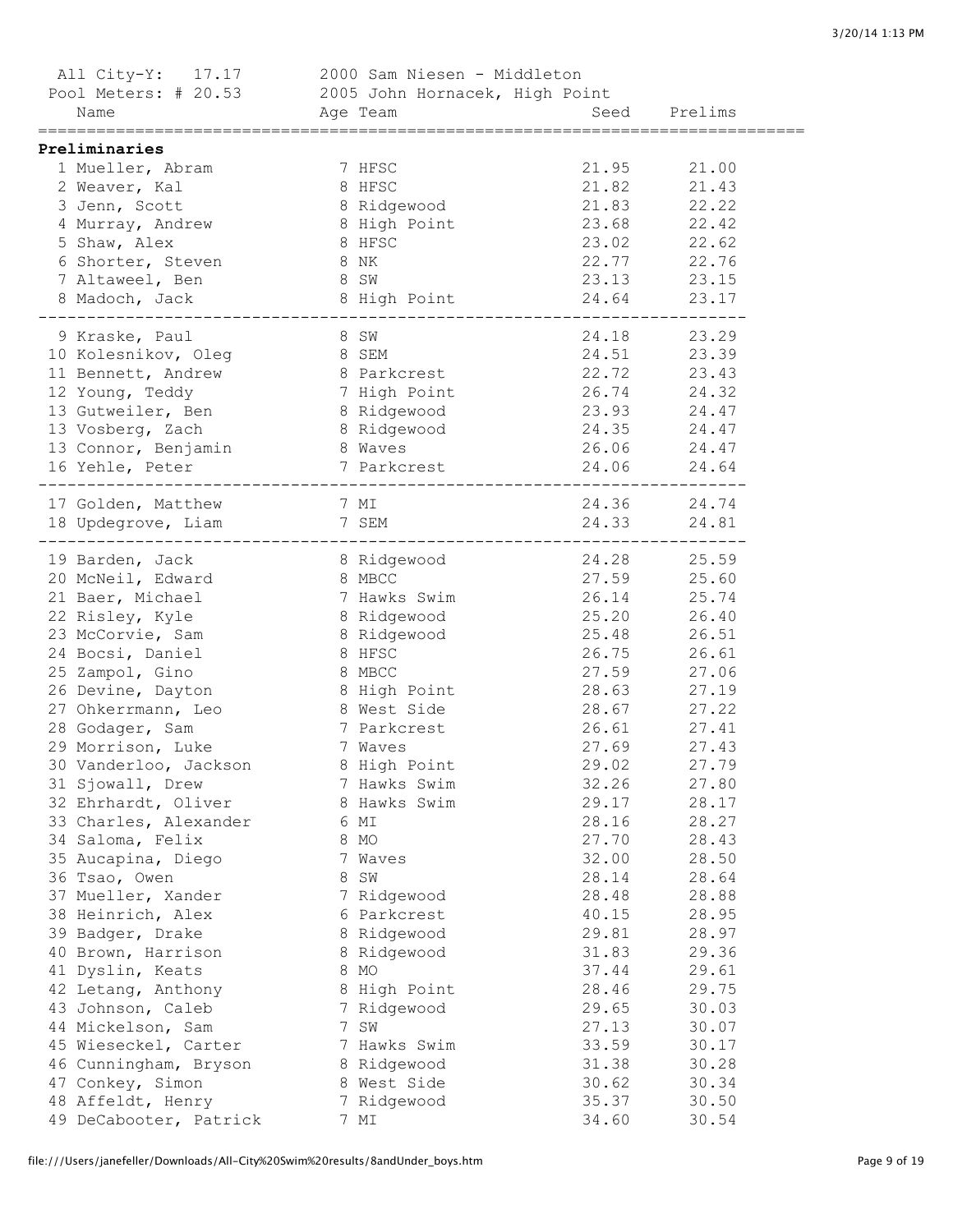| 50 Boettinger, William                  | 8 HFSC       | 28.49   | 30.67 |
|-----------------------------------------|--------------|---------|-------|
| 51 Mozena, Sam                          | 8 HFSC       | 37.62   | 30.77 |
| 52 Finley, Lucas                        | 8 HFSC       | 31.77   | 30.80 |
| 53 Van Dyke, Calvin                     | 8 HFSC       | 28.85   | 31.15 |
| 54 Spence, Eliot                        | 7 MI         | 31.00   | 31.40 |
| 55 Guilbault, Sam                       | 7 SW         | 35.76   | 31.60 |
| 56 Garibay, Joseph                      | 7 Ridgewood  | 31.92   | 31.65 |
| 57 Cullison, James                      | 7 MO         | 33.70   | 31.68 |
| 58 O'Driscoll, Michael                  | 7 MBCC       | 35.19   | 31.78 |
| 59 Sweitzer, Hudson                     | 7 SW         | 30.26   | 31.94 |
| 60 Walling, Jackson                     | 8 Ridgewood  | 32.95   | 32.24 |
| 61 Donohoe, Jack                        | 8 High Point | 34.93   | 32.25 |
| 62 Warda, Robert                        | 8 MI         | 36.53   | 32.27 |
| 63 Heise, Ben                           | 8 Hawks Swim | 33.16   | 32.39 |
| 64 Woodford, Joe                        | 8 MO         | 33.24   | 32.48 |
| 65 Zenner, Soren                        | 7 SEM        | 38.94   | 32.81 |
| 66 Symes, Owen                          | 7 SW         | 30.37   | 33.10 |
| 67 Ehrhardt, Wyatt                      | 6 Hawks Swim | 39.89   | 33.21 |
| 68 Clark, Sean                          | 6 MO         | 39.79   | 33.40 |
|                                         |              | 29.19   | 33.49 |
| 69 McDermott, Nat                       | 8 Parkcrest  |         |       |
| 70 Mozena, Isaac                        | 6 HFSC       | 39.90   | 33.53 |
| 70 Still, Nicholas                      | 5 NK         | 33.50   | 33.53 |
| 72 Bie, John                            | 7 SEM        | 33.95   | 33.74 |
| 73 Asmus, John (Jack)                   | 7 MI         | 33.52   | 33.90 |
| 74 Oulette, Henry                       | 8 HFSC       | 32.77   | 34.25 |
| 75 VanDerWeide, Jackson                 | 6 Parkcrest  | 32.64   | 34.29 |
| 76 Cavalluzzo, Kevin                    | 6 SW         | 38.20   | 34.32 |
| 77 Heiderscheit, Ben                    | 5 SW         | 30.98   | 34.40 |
| 77 Wallace, Ezra                        | 6 Ridgewood  | 35.22   | 34.40 |
| 79 Swenson, Ben                         | 8 HFSC       | 34.66   | 34.82 |
| 80 Jones, Max                           | 6 Ridgewood  | 36.64   | 35.32 |
| 81 Zeutzius, Jenner                     | 6 MO         | 39.75   | 35.47 |
| 82 Krantz, Tanner                       | 7 Hawks Swim | 36.14   | 35.89 |
| 83 Schauder, Wyatt                      | 6 Ridgewood  | 40.51   | 37.00 |
| 84 Aucapina, Dahmien                    | 6 Waves      | 38.55   | 37.22 |
| 85 Westmont, Ben                        | 6 MO         | 47.10   | 37.38 |
| 86 Richards, Daniel                     | 6 NK         | 37.36   | 37.44 |
| 87 Espinoza-Forlenza, Rapha 6 Parkcrest |              | 43.64   | 37.52 |
| 88 Noguera, William                     | 8 SW         | 41.41   | 37.79 |
| 89 Johnson, Vance                       | 6 Hawks Swim | 41.49   | 37.87 |
| 90 Hoffman, Tyler                       | 7 Waves      | 49.98   | 38.67 |
| 91 O'Malley, Danny                      | 7 MO         | 35.09   | 38.86 |
| 92 Spitznagle, Holden                   | 6 SW         | 37.29   | 39.00 |
| 93 Knight, Daniel                       | 7 HFSC       | 53.54   | 39.89 |
| 94 Sullivan, Brennan                    | 6 Ridgewood  | 42.09   | 40.01 |
| 95 Watson, Clive                        | 7 HFSC       | ΝT      | 40.45 |
| 96 Mattison, Elliot                     | 7 SW         | 45.34   | 40.91 |
| 97 Ketarkus, Jaxen                      | 7 West Side  | 47.55   | 41.55 |
| 98 Mosley, Jude                         | 6 MI         | 41.01   | 41.75 |
| 99 Drake, Max                           | 5 Ridgewood  | 43.32   | 42.15 |
| 100 Jolin, Sam                          | 7 High Point | 48.08   | 44.48 |
| 101 Mayhew, Tyler                       | 8 MI         | 43.89   | 45.15 |
| 102 Johnson, Mac                        | 4 Hawks Swim | 50.90   | 45.45 |
| 103 Burmeister, Henry                   | 6 Ridgewood  | 1:00.07 | 48.71 |
| 104 Byrnes, Alex                        | 5 Waves      | 49.78   | 50.58 |
| 105 Jolin, Cooper                       | 8 High Point | 39.83   | 50.68 |
| 106 Olson, Gavin                        | 6 MI         | NΤ      | 55.67 |
|                                         |              |         |       |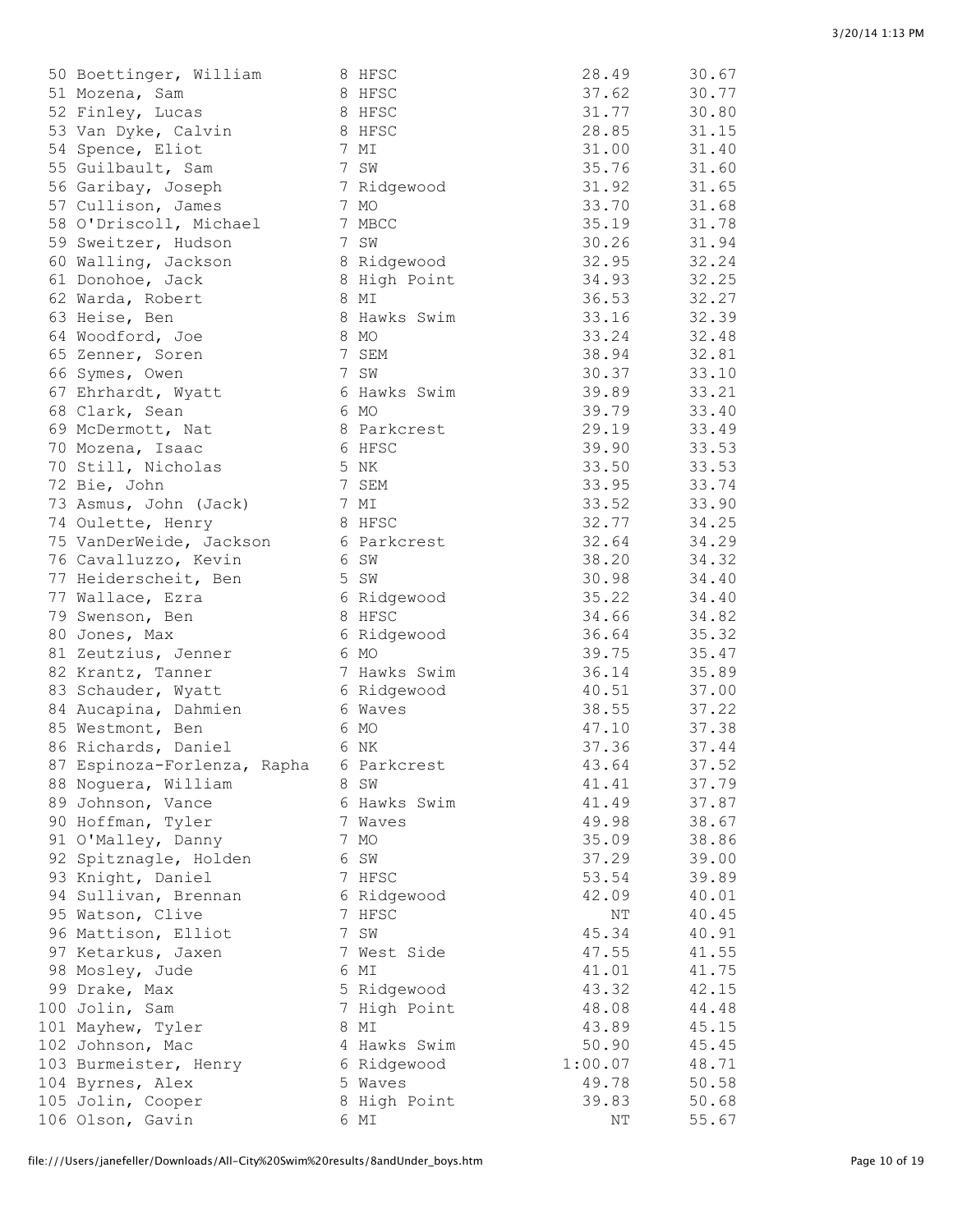| 107 Maloney, Henry | 5 High Point | 48.31                                                                                                                                                                                                                                                | 57.63   |
|--------------------|--------------|------------------------------------------------------------------------------------------------------------------------------------------------------------------------------------------------------------------------------------------------------|---------|
| 108 Kammer, Dane   | 6 High Point | NΤ                                                                                                                                                                                                                                                   | 59.80   |
| 109 Burris, Levi   | 8 Waves      | 49.69                                                                                                                                                                                                                                                | 1:01.12 |
| -- Blonien, Evan   | 6 HFSC       | 41.17                                                                                                                                                                                                                                                | DO      |
|                    |              |                                                                                                                                                                                                                                                      |         |
| -- Evert, Leo      |              | 45.77                                                                                                                                                                                                                                                | DO      |
|                    |              |                                                                                                                                                                                                                                                      |         |
|                    |              | 39.26                                                                                                                                                                                                                                                | DO      |
|                    |              |                                                                                                                                                                                                                                                      |         |
|                    |              | 38.81                                                                                                                                                                                                                                                | DO      |
|                    |              |                                                                                                                                                                                                                                                      |         |
| -- Zampol, Giorgio | 6 MBCC       | 34.51                                                                                                                                                                                                                                                | ΝS      |
|                    |              | Shoulders past vertical toward breast<br>7 Ridgewood<br>Shoulders past vertical toward breast<br>-- Walling, Spencer 6 Ridgewood<br>Shoulders past vertical toward breast<br>-- Wenning, Oliver 5 Parkcrest<br>Shoulders past vertical toward breast |         |

# **Event 32 Boys 8 & Under 100 SC Meter Freestyle Relay**

| All City-M: ! 1:12.08<br>1979 Nakoma            |                                                |  |
|-------------------------------------------------|------------------------------------------------|--|
|                                                 | S. Seiferer, J. Phillips, D. Grams, P. Cranley |  |
| 1977 Parkcrest<br>All City-Y:<br>1:03.63        |                                                |  |
|                                                 | E. Barnhart, T. Wuerger, E. Sturm, T. Bargman  |  |
| Pool Meters: # 1:12.66                          | 2013 Nakoma Swim Team                          |  |
|                                                 | Shorter, Corcoran, Chirafisi, Anderson         |  |
| Team                                            | Finals Points<br>Seed                          |  |
|                                                 |                                                |  |
| 1 Nakoma Swim Team<br>' A'                      | 1:12.88<br>1:12.66#<br>40                      |  |
| 1) Shorter, Steven 8                            | 2) Corcoran, Colin 8                           |  |
| 3) Chirafisi, Nicholas 8                        | 4) Anderson, David 8                           |  |
| 2 Parkcrest 'A'                                 | 1:15.71<br>1:13.68<br>34                       |  |
| 1) Bennett, TJ 8                                | 2) Bennett, Andrew 8                           |  |
| 3) Prince, Evan 8                               | 4) Zuver, Dillon 8                             |  |
| 3 Middleton Gators<br>$^{\prime}$ A $^{\prime}$ | 1:17.25<br>1:14.34<br>32                       |  |
| 1) Braun, Arnun 8                               | 2) Golden, Matthew 7                           |  |
| 3) Keith, Benjamin 8                            | 4) Madigan, Jack 8                             |  |
| 4 Hill Farm Swim Club 'A'                       | 1:16.00<br>1:14.88<br>30                       |  |
| 1) Mueller, Abram 7                             | 2) Shaw, Alex 8                                |  |
| 3) Armstrong, Quinn 8                           | 4) Weaver, Kal 8                               |  |
| 5 Shorewood Hills 'A'                           | 1:17.27<br>1:17.78<br>28                       |  |
| 1) Schoff, Bjorn 7                              | 2) Erstad, Dillon 8                            |  |
| 3) Jimenez, Mateo 8                             | 4) Altaweel, Ben 8                             |  |
| 6 Ridgewood 'A'                                 | 1:19.79<br>1:17.49<br>26                       |  |
| 1) Jenn, Scott 8                                | 2) Barden, Jack 8                              |  |
| 3) Gutweiler, Ben 8                             | 4) Vosberg, Zach 8                             |  |
| 7 Monona Swim and Dive<br>$\overline{A}$        | 1:15.15<br>1:18.35<br>24                       |  |
| 1) Thompson, Joey 8                             | 2) Foley, Jack 7                               |  |
| 3) Guzik, Jonathan 8                            | Terry, A.J. 8<br>4)                            |  |
| 8 Seminole Sharks Swim & Dive Te<br>' A'        | 1:23.19<br>1:19.21<br>22                       |  |
| 1) Updegrove, Liam 7                            | 2) Kolesnikov, Oleg 8                          |  |
| 3) Mello, Joshua 7                              | 4) Dobrinsky, John 7                           |  |
| 9 Hawks Landing Swim Team 'A'                   | 1:23.53<br>1:19.52<br>18                       |  |
| 1) Mahaffey, Michael 8                          | 2) Erlandson, Charlie 8                        |  |
| 3) Baer, Michael 7                              | 4) Williams, Ethan 8                           |  |
| 10 Maple Bluff Country Club Swim<br>' A'        | 1:19.14<br>1:23.27<br>14                       |  |
| 1) McNeil, Edward 8                             | 2) O'Driscoll, Michael 7                       |  |
| 3) Jakel, Isaiah 8                              | 4) Wallace, Nolan 7                            |  |
| 11 West Side Swim Club<br>' A'                  | 1:21.27<br>1:23.73<br>12                       |  |
| 1) Ketarkus, AJ 8                               | 2) Vesperman, Alex 8                           |  |
| 3) Borgerding, Max 6                            | 4) Marcin, Joe 8                               |  |
| 12 High Point Swim Club<br>' A'                 | 1:22.52<br>1:24.06<br>10                       |  |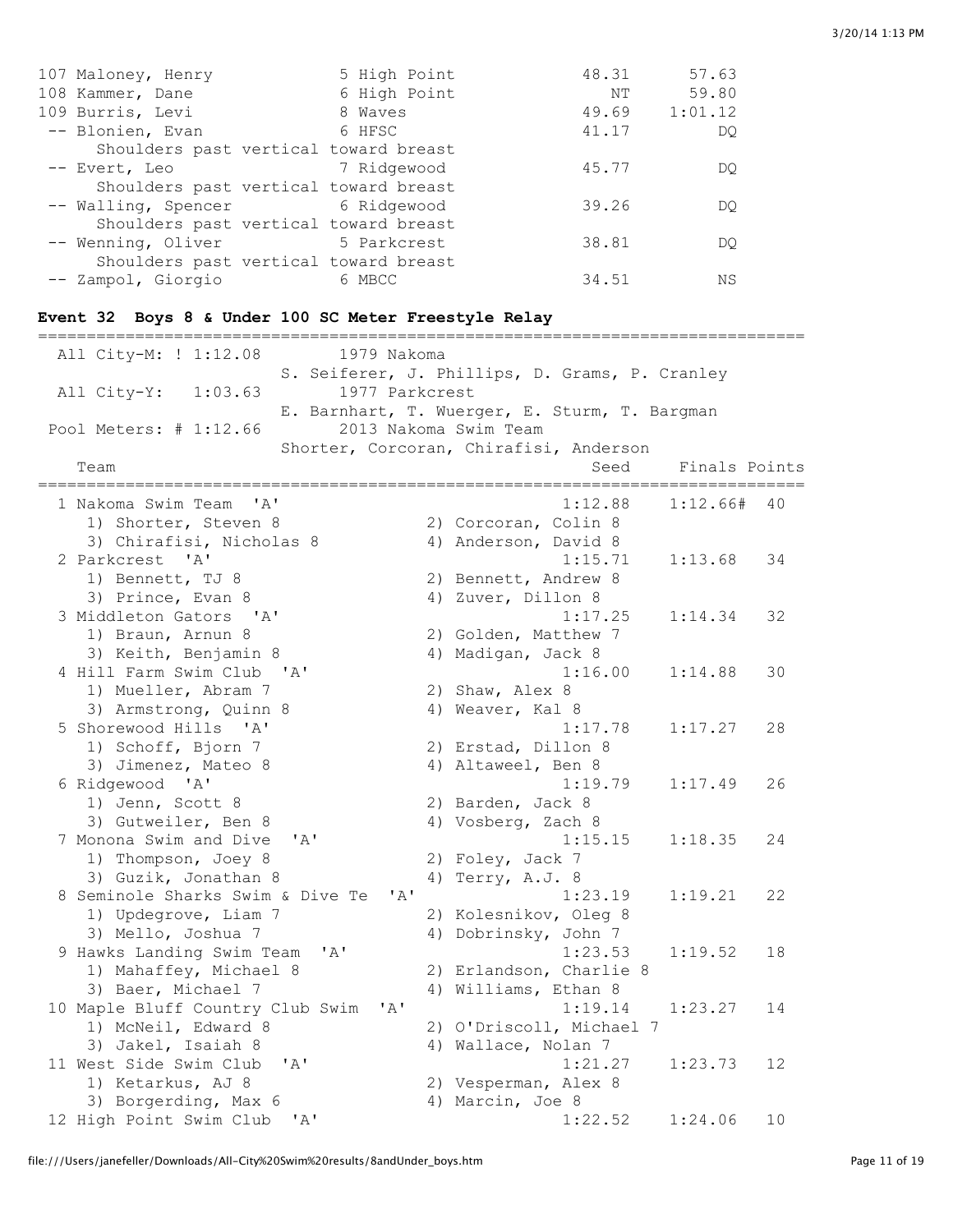1) Madoch, Jack 8 2) Schneider, Devin 8 3) Young, Teddy 7 (4) Murray, Andrew 8 13 Ridgewood 'B' 1:27.86 x1:25.34 1) Chorlton, Drew 8 2) Kalish, Daniel 8 3) Badger, Drake 8 4) Hefty, Gavin 8 14 Shorewood Hills 'B' 1:26.78 x1:26.59 1) Nichol, Alessandro 8 2) Kraske, Paul 8 3) Mickelson, Sam 7 4) Jackson, Finn 8 15 Parkcrest 'B' 1:29.88 x1:27.79 1) Yehle, Peter 7 2) McDermott, Nat 8 3) Godager, Sam 7 (and 4) Wenning, Gus 8 16 Nakoma Swim Team 'B' 1:27.08 x1:30.04 1) Prout, Alex 8 2) VandenBrook, Jaxon 7 3) Anderson, John 7 4) Kennedy, Finn 8 17 High Point Swim Club 'B' 1:30.81 x1:31.26 1) Letang, Anthony 8 2) Suttle, Trey 7 3) Michael, Evan 8 4) Kim, Daniel 8 18 Hill Farm Swim Club 'B' 1:35.00 x1:33.55<br>1) Van Dyke, Calvin 8 2) Alban, Ben 8 1) Van Dyke, Calvin 8 3) Brozyna, Nolan 8 4) Bocsi, Daniel 8 19 High Point Swim Club 'C' 1:34.33 x1:33.69 1) Donohoe, Jack 8 2) Thomas, Mason 8 3) Zocher, Luke 8 4) Belgiano, Taatjes 8 20 Shorewood Hills 'C' 1:32.91 x1:33.89 1.52<br>1) Guilbault, Sam 7 2) Nowak, Lukas 8 3) Heiderscheit, Ben 5 (2) Sweitzer, Hudson 7 21 Monona Swim and Dive 'B' 1:31.78 x1:33.91 1) Stertz, Jacob 7 2) Saloma, Felix 8 3) Menge, Ben 7 4) Baxter, Benjamin 8 22 Hawks Landing Swim Team 'B' 1:40.64 x1:34.73<br>1) Ehrhardt, Oliver 8 2) Wieseckel, Carter 7 1) Ehrhardt, Oliver 8 2) Wieseckel, Carter 7 3) Heise, Ben 8 4) Sjowall, Drew 7 23 Monona Swim and Dive 'C' 1:38.24 x1:37.93 1) Woodford, Joe 8 2) Cullison, James 7 3) Groth, Wyatt 7 (4) Dyslin, Keats 8 24 Ridgewood 'C' 1:40.35 x1:38.11 1) McCorvie, Sam 8 2) Garibay, Joseph 7 3) Risley, Kyle 8 4) Mueller, Xander 7 25 Ridgewood 'D' 1:50.31 x1:40.57 1) Watson, Sam 8 2) Affeldt, Henry 7 3) Walling, Jackson 8 4) Cunningham, Bryson 8 26 Goodman Pool Waves 'A' 1:33.08 1:42.31 8 1) Connor, Benjamin 8 2) Hoffman, Tyler 7 3) Morrison, Luke 7 4) Connor, Smith 8 27 Parkcrest 'C' 2:08.08 x1:42.66 1) Richards, Rudy 7 2) Peters, Fred 8 3) Turgeson, Carter 8 4) VanDerWeide, Jackson 6 28 Seminole Sharks Swim & Dive Te 'B' 1:46.08 x1:42.70 1) Wiedemann, Oliver 8 2) Renkens, Reece 7 3) Marty, Neil 7 4) Jorgenson, Aison 7 29 High Point Swim Club 'D' NT x1:45.34 1) Prosser, Brady 8 2) Esteves, Jackson 7 3) Prestigiacomo, Sam 8 4) Vanderloo, Jackson 8 30 Ridgewood 'E' 2:04.83 x1:47.66 1) Brown, Harrison 8 2) Skrede, Octavio 8 3) Dankert, Ben 7 (4) Jones, Max 6 31 Shorewood Hills 'G' 1:46.68 x1:49.22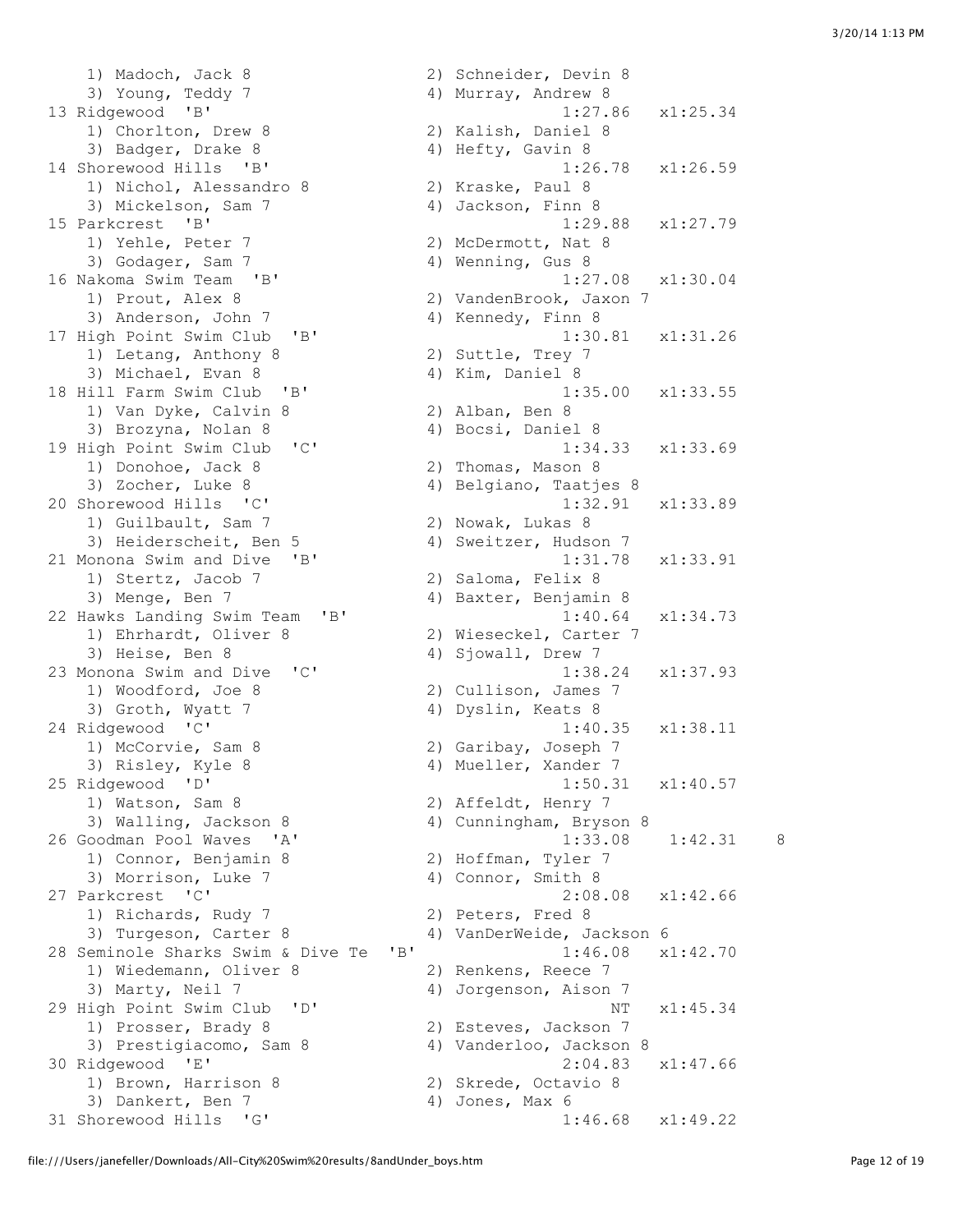1) Tsao, Owen 8 2) Walsh, Sean 7 3) Gadau, Henry 7 4) Noguera, William 8 32 Shorewood Hills 'D' 1:37.06 x1:50.74<br>1) Sheehan, Austin 7 2) Symes, Owen 7 101010000 11111-1<br>1) Sheehan, Austin 7 3) Collins, Ben 7 4) Alexander, Graeme 8 33 Hill Farm Swim Club 'C' 1:53.00 x1:52.79 1) Sponseller, Max 8 2) Swenson, Ben 8 3) Oulette, Henry 8 4) Boettinger, William 8 34 Shorewood Hills 'F' NT  $x1:54.00$ 1) Jimenez, Andres 5 2) Stair, Sawyer 6 3) White, Eli 7 4) Gustafson, Burke 8 35 Monona Swim and Dive 'D' 1:48.00 x1:54.25 1) Studt, Kai 8 2) Nelson, Kyle 7 3) Johnson, Ethan 6 4) Kuhlow, Simon 8 36 Middleton Gators 'C' 1:49.42 x1:55.27 1) Spence, Eliot 7 2) DeCabooter, Patrick 7 3) Noak, Devon 8 4) Mosley, Jude 6 37 Hawks Landing Swim Team 'C' 2:09.93 x1:55.29 1) Brinkman, Jack 8 2) Ehrhardt, Wyatt 6 3) Krantz, Tanner 7 (and 4) Welsing, Jack 6 38 Shorewood Hills 'E' 1:39.90 x1:57.70 1) Mattison, Dietrich 7 2) Weinhold, Lukas 8 3) Mattison, Elliot 7 (4) House, Charlie 8 39 Hill Farm Swim Club 'D' 2:18.00 x2:03.31 1) Rogers, Tommy 8 2) Watson, Clive 7<br>
3) Finley, Lucas 8 4) Siemering, Torin 40 Seminole Sharks Swim & Dive Te 'C' 2:20.09 x2:03.69 1) Bie, John 7 2) Zenner, Soren 7 3) Vega, Joseph 6 4) Scocos, Costa 7 41 Parkcrest 'D' 2:00.19 x2:06.87 1) Iskandar, Jamie 6 2) VanDerWeide, Henry 8 3) Moskol, Quinn 6 4) Heinrich, Alex 6 42 Ridgewood 'F' 2:17.95 x2:09.26 1) Johnson, Caleb 7 2) Schauder, Wyatt 6 3) Slager, Josh 7 4) Walling, Spencer 6 43 Shorewood Hills 'H' 2:07.03 x2:15.42 1) Spitznagle, Holden 6 2) Igic, Robert 6 3) Vimont, Kaden 7 4) Cavalluzzo, Kevin 6 44 Maple Bluff Country Club Swim 'B' 2:31.62 x2:16.31 1) Zampol, Gino 8 2) Zampol, Giorgio 6 3) Haselow, Grant 6 4) Jakel, Ian 5 45 Ridgewood 'G' 2:55.90 x2:22.44 1) Strobel, Jacob 7 2) Evert, Leo 7 3) Drake, Max 5 4) Wallace, Ezra 6 46 Parkcrest 'E' 2:27.72 x2:25.14 1) Doeppers, Grady 7 2) Espinoza-Forlenza, Raphael 6 3) Wenning, Oliver 5 (4) Lyons, Grafton 7 47 Middleton Gators 'D' 2:25.81 x2:26.07 1) Asmus, John (Jack) 7 1) Asmus, John (Jack) 7 (2) Olson, Gavin 6<br>3) Warda, Robert 8 (4) Mayhew, Tyler 8 48 Monona Swim and Dive 'E' 2:00.94 x2:26.81 1) Steenhagen, Sam 7 2) Clark, Sean 6 3) Jaeger, Jayquan 8 4) Zeutzius, Jenner 6 49 Goodman Pool Waves 'B' 2:07.70 x2:34.28 1) Rabinowitz, Ari 7 (2) Burris, Levi 8 3) Aucapina, Dahmien 6 4) Aucapina, Diego 7 50 High Point Swim Club 'E' NT  $x2:51.41$ 

4) Siemering, Torin 6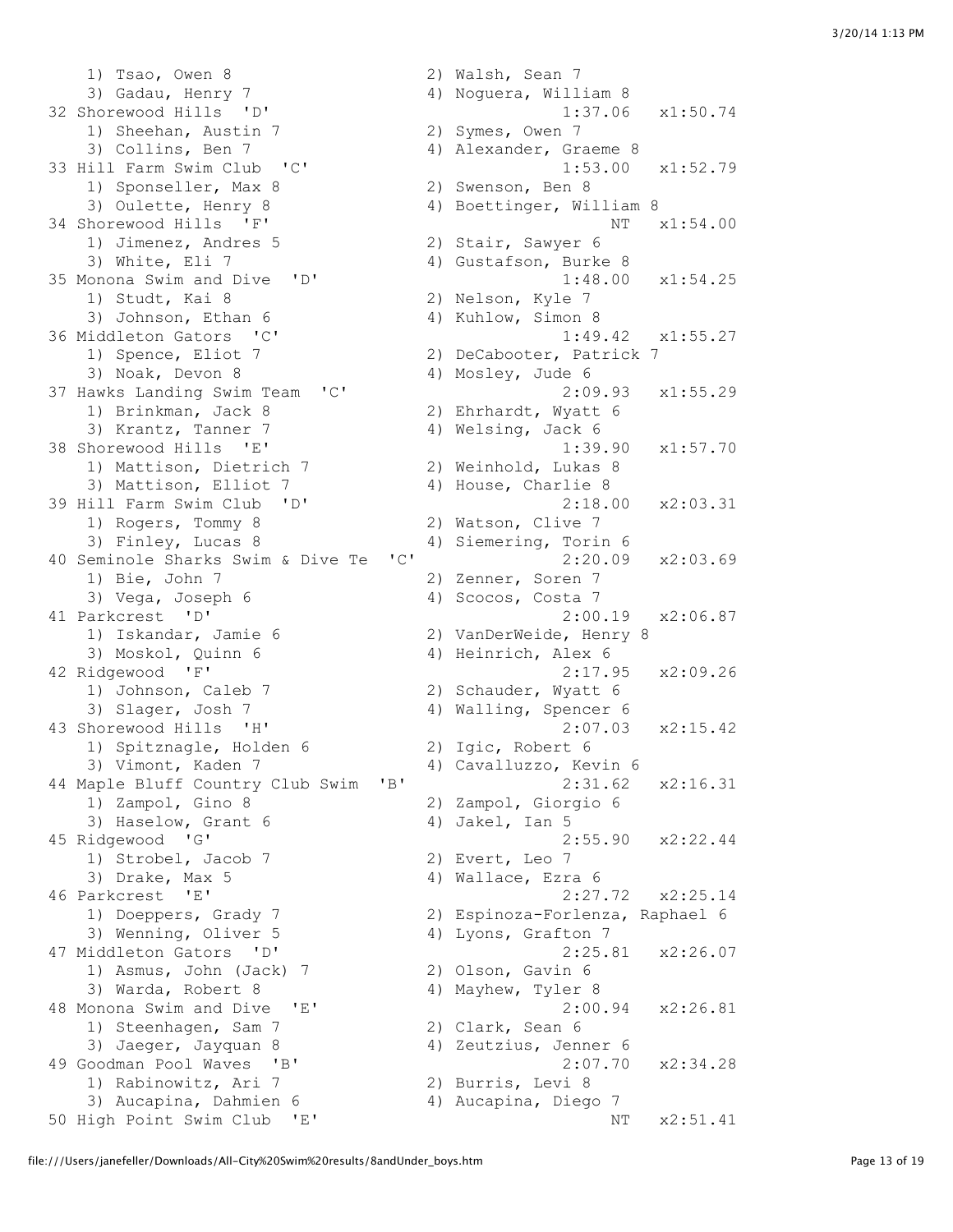| 1) Bauer, Alex 7           | 2) Kammer, Dane 6       |
|----------------------------|-------------------------|
| 3) Boyle, Trey 8           | 4) Maloney, Henry 5     |
| -- West Side Swim Club 'B' | 1:53.07<br>DO           |
| 1) Conkey, Simon 8         | 2) Ketarkus, Jaxen 7    |
| 3) Tisdel, Keagan 8        | 4) Ohkerrmann, Leo 8    |
| -- Ridgewood 'H'           | 3:09.90<br>XDO          |
| 1) Mutch, Callum 5         | 2) Sullivan, Brennan 6  |
| 3) Burmeister, Henry 6     | 4)                      |
| -- Middleton Gators 'B'    | 1:29.31<br>DO           |
| 1) Charles, Alexander 6    | 2) Fitzgerald, Carson 7 |
| 3) Houden, Avery 8         | 4) Alexander, Jack 8    |

## **Event 42 Boys 8 & Under 25 SC Meter Breaststroke**

| All City-M: ! 19.97                               | 2006 Connor Smith - Ridgewood |             |               |                |
|---------------------------------------------------|-------------------------------|-------------|---------------|----------------|
| All City-Y: 18.82                                 | 1991 Ehren Keith - Monona     |             |               |                |
| Pool Meters: # 22.26 2005 Teddy Endres, Parkcrest |                               |             |               |                |
| Name                                              | Age Team                      | Prelims     | Finals Points |                |
| ====================<br>$A - Final$               |                               |             |               |                |
| 1 Wallace, Nolan                                  | 7 MBCC                        | 24.25 24.04 |               | 20             |
| 2 Hefty, Gavin                                    | 8 Ridgewood                   | 24.42       | 24.47         | 17             |
| 3 Ketarkus, AJ                                    | 8 West Side                   | 25.83       | 24.83         | 16             |
| 4 Anderson, David                                 | 8 NK                          | 24.72 24.85 |               | 15             |
| 5 Prince, Evan                                    | 8 Parkcrest                   | 24.92 24.98 |               | 14             |
| 6 Keith, Benjamin                                 | 8 MI                          | 25.51 25.27 |               | 13             |
| 7 Alban, Ben                                      | 8 HFSC                        | 26.58 25.91 |               | 12             |
| 8 Marcin, Joe                                     | 8 West Side                   | 26.44       | 26.94         | 11             |
| $B - Final$                                       |                               |             |               |                |
| 9 Peters, Fred                                    | 8 Parkcrest                   | 26.78       | 26.27         | 9              |
| 10 Bennett, Andrew                                | 8 Parkcrest                   | 27.80       | 26.37         | 7              |
| 11 Richards, Rudy                                 | 7 Parkcrest                   | 27.37       | 26.39         | 6              |
| 12 Thompson, Joey                                 | 8 MO                          | 26.77       | 26.52         | 5              |
| 13 Chorlton, Drew                                 | 8 Ridgewood                   | 28.13       | 27.22         | 4              |
| 14 Sheehan, Austin                                | 7 SW                          | 28.54 27.38 |               | 3              |
| 15 McCorvie, Sam                                  | 8 Ridgewood                   | 27.76       | 27.88         | $\overline{2}$ |
| 16 Guzik, Jonathan                                | 8 MO                          | 28.50       | 29.10         | $\mathbf{1}$   |

### **Event 42 Boys 8 & Under 25 SC Meter Breaststroke**

| All City-M: ! 19.97<br>All City-Y: 18.82<br>Pool Meters: # 22.26 | 2006 Connor Smith - Ridgewood<br>1991 Ehren Keith - Monona<br>2005 Teddy Endres, Parkcrest |       |         |
|------------------------------------------------------------------|--------------------------------------------------------------------------------------------|-------|---------|
| Name                                                             | Age Team                                                                                   | Seed  | Prelims |
| Preliminaries                                                    |                                                                                            |       |         |
| 1 Wallace, Nolan                                                 | 7 MBCC                                                                                     | 25.19 | 24.25   |
| 2 Hefty, Gavin                                                   | 8 Ridgewood                                                                                | 25.22 | 24.42   |
| 3 Anderson, David                                                | 8 NK                                                                                       | 25.58 | 24.72   |
| 4 Prince, Evan                                                   | 8 Parkcrest                                                                                | 25.29 | 24.92   |
| 5 Keith, Benjamin                                                | 8 MI                                                                                       | 25.60 | 25.51   |
| 6 Ketarkus, AJ                                                   | 8 West Side                                                                                | 26.06 | 25.83   |
| 7 Marcin, Joe                                                    | 8 West Side                                                                                | 26.15 | 26.44   |
| 8 Alban, Ben                                                     | 8 HFSC                                                                                     | 28.20 | 26.58   |
| 9 Thompson, Joey                                                 | 8 MO                                                                                       | 27.37 | 26.77   |
| 10 Peters, Fred                                                  | 8 Parkcrest                                                                                | 29.11 | 26.78   |

===============================================================================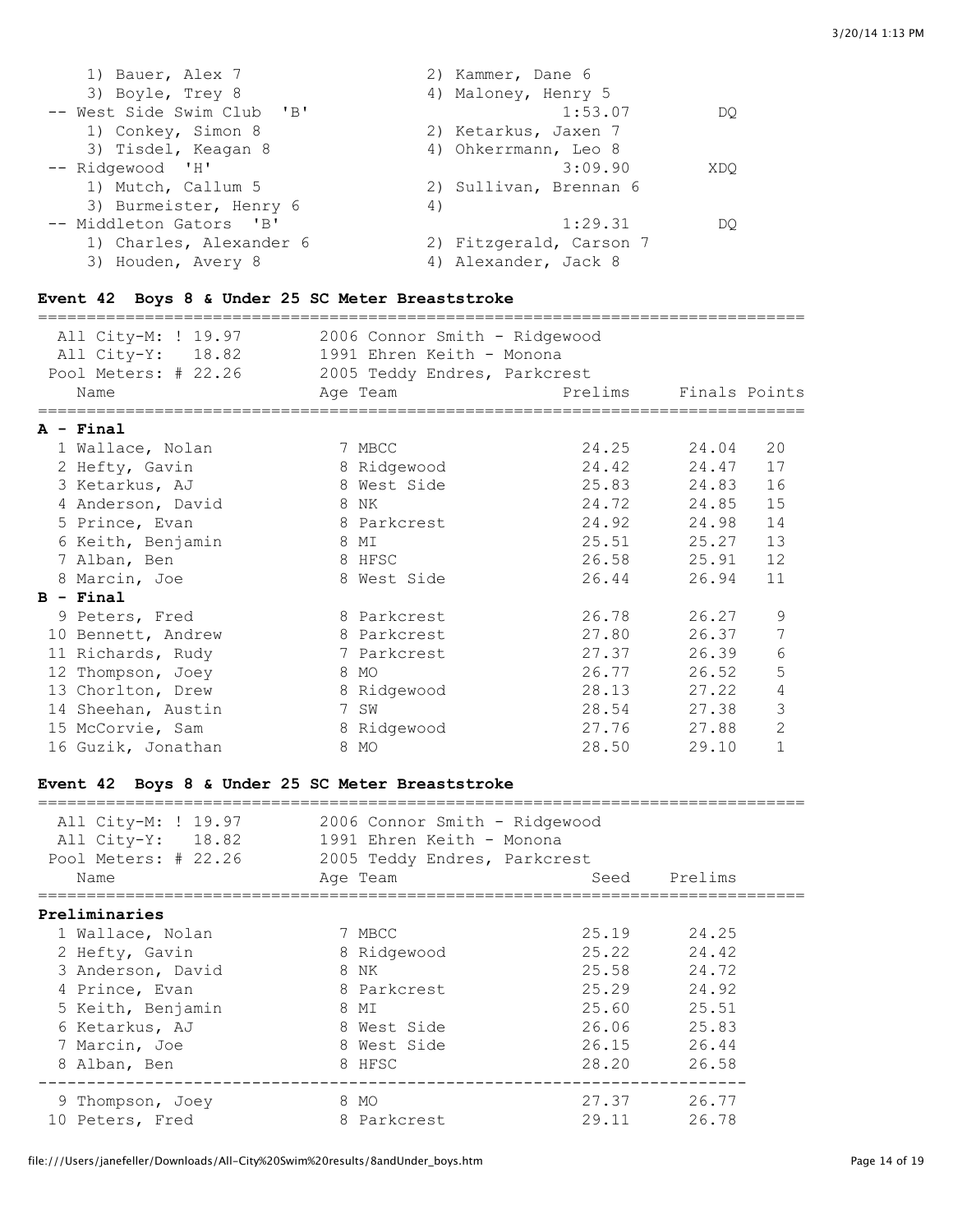| 13 Bennett, Andrew                             |      | 8 Parkcrest  | 26.67                   | 27.80 |
|------------------------------------------------|------|--------------|-------------------------|-------|
| 14 Chorlton, Drew                              |      | 8 Ridgewood  | 28.96                   | 28.13 |
| 15 Guzik, Jonathan                             |      | 8 MO         | 29.23                   | 28.50 |
| 16 Sheehan, Austin                             |      | 7 SW         | 27.25 28.54             |       |
|                                                |      |              | ----------------------- |       |
| 17 Collins, Ben                                |      | 7 SW         | 28.38 28.85             |       |
| 18 White, Eli                                  |      | 7 SW         | 33.56 28.96             |       |
| --------------                                 |      |              | ---------------------   |       |
| 19 Alexander, Graeme<br>20 Nowak, Lukas        | 8 SW | 8 SW         | 29.60 29.11<br>34.13    | 29.33 |
|                                                |      |              | 30.03                   | 29.43 |
| 21 Michael, Evan                               |      | 8 High Point |                         |       |
| 22 Prout, Alex                                 |      | 8 NK         | 29.88                   | 29.70 |
| 23 Bocsi, Daniel                               |      | 8 HFSC       | 31.79                   | 30.46 |
| 24 Jorgenson, Aison                            |      | 7 SEM        | 30.48                   | 30.47 |
| 25 Guilbault, Sam                              |      | 7 SW         | 31.37                   | 30.86 |
| 26 Watson, Sam                                 |      | 8 Ridgewood  | 31.53                   | 30.89 |
| 27 Kuhlow, Simon                               |      | 8 MO         | NT                      | 30.99 |
| 28 Brown, Harrison                             |      | 8 Ridgewood  | 32.70                   | 31.22 |
| 29 Erlandson, Charlie                          |      | 8 Hawks Swim | 29.55                   | 31.42 |
| 30 Borgerding, Max                             |      | 6 West Side  | 30.47                   | 31.56 |
| 31 Brozyna, Nolan                              |      | 8 HFSC       | NT                      | 31.59 |
| 32 Rogers, Tommy                               |      | 8 HFSC       | 32.75                   | 32.10 |
|                                                |      | 6 Hawks Swim | 34.95                   | 32.50 |
| 33 Welsing, Jack                               |      |              |                         |       |
| 34 Studt, Kai                                  |      | 8 MO         | 35.19                   | 32.74 |
| 35 Prestigiacomo, Sam                          |      | 8 High Point | 31.97                   | 32.84 |
| 36 Tisdel, Keagan                              |      | 8 West Side  | 34.01                   | 32.94 |
| 37 VandenBrook, Jaxon                          |      | 7 NK         | 35.02                   | 33.03 |
| 38 Mueller, Xander                             |      | 7 Ridgewood  | 36.82                   | 33.04 |
| 39 Skrede, Octavio                             |      | 8 Ridgewood  | 30.95                   | 33.16 |
| 40 Renkens, Reece                              |      | 7 SEM        | 32.37                   | 33.17 |
| 41 Sponseller, Max                             |      | 8 HFSC       | 33.58                   | 33.23 |
| 42 House, Charlie                              |      | 8 SW         | 36.65                   | 33.89 |
| 43 Vimont, Kaden                               |      | 7 SW         | 39.49                   | 35.69 |
| 44 Suttle, Trey                                |      | 7 High Point | 38.86                   | 36.05 |
| 45 Srivastava, Aviral                          |      | 8 MI         | NT                      | 37.00 |
|                                                |      |              | 38.26                   | 37.12 |
| 46 Iskandar, Jamie                             |      | 6 Parkcrest  |                         |       |
| 47 Zocher, Luke                                |      | 8 High Point | 36.69                   | 37.22 |
| 48 Lyons, Grafton                              |      | 7 Parkcrest  | 36.55                   | 37.92 |
| 49 Knight, Daniel                              |      | 7 HFSC       | NΤ                      | 38.04 |
| 50 Brinkman, Jack                              |      | 8 Hawks Swim | 40.25                   | 39.53 |
| 51 Doeppers, Grady                             |      | 7 Parkcrest  | 40.26                   | 41.44 |
| 52 Rabinowitz, Ari                             |      | 7 Waves      | 57.03                   | 42.26 |
| 53 Steenhagen, Sam                             |      | 7 MO         | 42.25                   | 47.30 |
| -- Elke, Clarke<br>One hand touch              |      | 6 HFSC       | 43.71                   | DQ    |
| -- Moskol, Quinn                               |      | 6 Parkcrest  | 45.31                   | DQ    |
| Hands brought beyond the hipline during stroke |      |              |                         |       |
| -- VanDerWeide, Jackson                        |      | 6 Parkcrest  | 35.85                   | DQ    |
| Hands brought beyond the hipline during stroke |      |              |                         |       |
| -- Wenning, Gus<br>One hand touch              |      | 8 Parkcrest  | 27.51                   | DQ    |
| -- VanDerWeide, Henry                          |      | 8 Parkcrest  | 30.01                   | DQ    |
| Hands brought beyond the hipline during stroke |      |              |                         |       |
| -- Bauer, Alex                                 |      | 7 High Point | 41.29                   | DQ    |
| Scissors kick                                  |      |              |                         |       |
|                                                |      |              |                         |       |

11 Richards, Rudy 7 Parkcrest 28.62 27.37 12 McCorvie, Sam 8 Ridgewood 30.32 27.76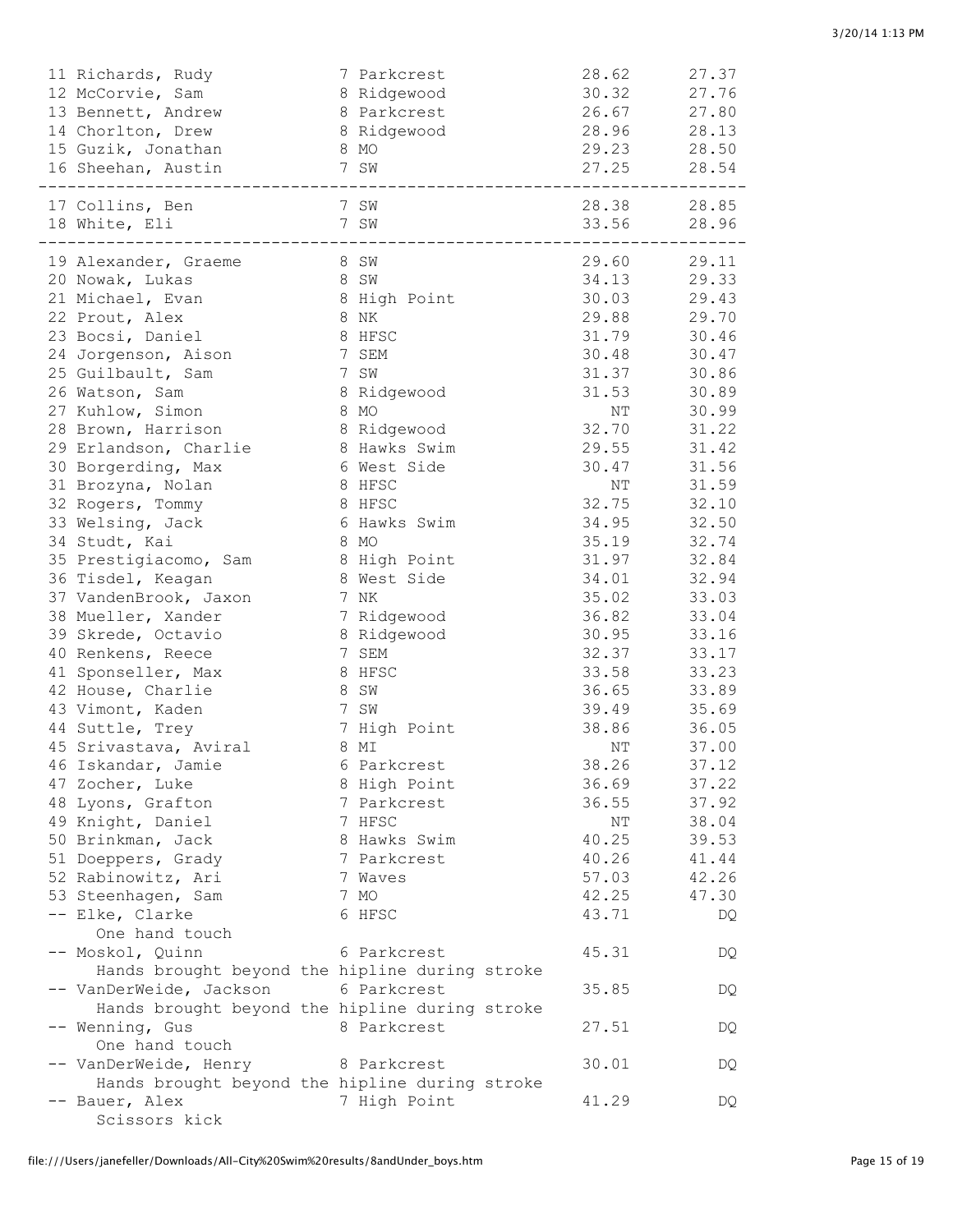| -- Turgeson, Carter                                                                    | 8 Parkcrest  | 33.02   | DQ |
|----------------------------------------------------------------------------------------|--------------|---------|----|
| Hands brought beyond the hipline during stroke<br>-- Marty, Neil                       | 7 SEM        | ΝT      | DQ |
| Hands brought beyond the hipline during stroke<br>-- Scocos, Costa<br>Alternating Kick | 7 SEM        | 50.97   | DQ |
| -- Dyslin, Keats<br>Alternating Kick                                                   | 8 MO         | ΝT      | DQ |
| -- Strobel, Jacob<br>Hands brought beyond the hipline during stroke                    | 7 Ridgewood  | 40.39   | DQ |
| -- Reuhl, Hayden<br>Non-simultaneous arms                                              | 6 High Point | NΤ      | DQ |
| -- Mutch, Callum<br>Non-simultaneous arms                                              | 5 Ridgewood  | 1:00.58 | DQ |
| -- Menge, Ben<br>One hand touch                                                        | 7 MO         | 32.96   | DQ |
| -- Nelson, Kyle                                                                        | 7 MO         | NΤ      | DQ |
| Downward butterfly kick<br>-- Jaeger, Jayquan                                          | 8 MO         | NΤ      | DQ |
| Scissors kick<br>-- Vega, Joseph                                                       | 6 SEM        | 37.32   | DQ |
| Alternating Kick<br>-- Wiedemann, Oliver                                               | 8 SEM        | 32.88   | DQ |
| One hand touch<br>-- Redemann, Zach                                                    | 8 MBCC       | 31.86   | DQ |
| Non-simultaneous arms<br>-- Connor, Benjamin                                           | 8 Waves      | 43.31   | DQ |
| Alternating Kick<br>-- Vanderloo, Jackson                                              | 8 High Point | 34.69   | DQ |
| Downward butterfly kick<br>-- Jimenez, Andres                                          | 5 SW         | 38.22   | DQ |
| Hands brought beyond the hipline during stroke<br>-- Alexander, Jack                   | 8 MI         | 28.09   | DQ |
| Hands brought beyond the hipline during stroke<br>-- Noak, Devon                       | 8 MI         | 26.30   | DQ |
| Scissors kick<br>-- Houden, Avery                                                      | 8 MI         | NΤ      | DQ |
| Hands brought beyond the hipline during stroke<br>-- Esteves, Jackson                  | 7 High Point | 38.89   | DQ |
| Hands brought beyond the hipline during stroke<br>-- Brolin, Zane                      | 8 SW         | 40.54   | DQ |
| Scissors kick<br>-- Weinhold, Lukas                                                    | 8 SW         | 36.19   | DQ |
| Incomplete stroke cycle other than one pull followed by one kick<br>Gustafson, Burke   | 8 SW         | 38.77   | DQ |
| Alternating Kick<br>-- Erstad, Dillon<br>Scissors kick                                 | 8 SW         | 30.21   | DQ |

#### **Event 52 Boys 8 & Under 25 SC Meter Butterfly**

=============================================================================== All City-M: ! 17.08 2006 Peyton Mueller - Maple Bluff All City-Y: 15.10 2009 Wesley Jekel - Seminole Pool Meters: # 18.30 2010 Archer Parkin, Middleton Name Age Team Prelims Finals Points ===============================================================================

**A - Final**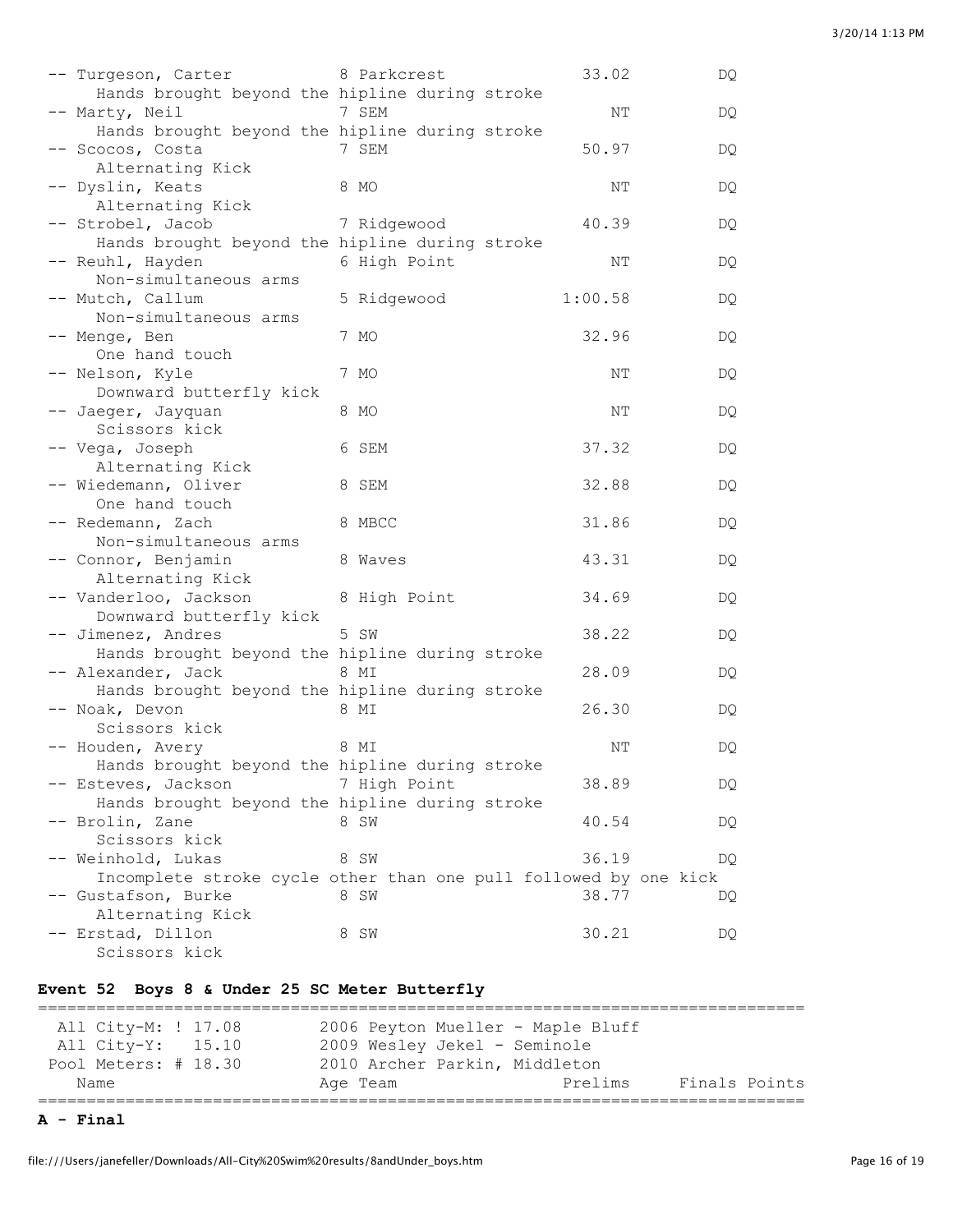|   | 1 Mueller, Abram      | 7 HFSC      | 18.33 | 17.80# | 20             |
|---|-----------------------|-------------|-------|--------|----------------|
|   | 2 Terry, A.J.         | 8 MO        | 18.74 | 18.05# | 17             |
|   | 3 Chirafisi, Nicholas | 8 NK        | 18.63 | 19.19  | 16             |
|   | 4 Jenn, Scott         | 8 Ridgewood | 19.91 | 19.80  | 15             |
|   | 5 Bennett, TJ         | 8 Parkcrest | 20.44 | 20.12  | 14             |
|   | 6 Dobrinsky, John     | 7 SEM       | 20.89 | 20.39  | 13             |
|   | 7 Madigan, Jack       | 8 MI        | 21.16 | 21.31  | 12             |
|   | 8 Keith, Benjamin     | 8 MI        | 21.36 | 21.78  | 11             |
| в | - Final               |             |       |        |                |
|   | 9 Jackson, Finn       | 8 SW        | 21.94 | 21.26  | 9              |
|   | 10 Mello, Joshua      | 7 SEM       | 22.04 | 21.78  | 7              |
|   | 11 Yehle, Peter       | 7 Parkcrest | 22.87 | 22.13  | 6              |
|   | 12 Braun, Arnun       | 8 MI        | 23.41 | 22.54  | 5              |
|   | 13 Jimenez, Mateo     | 8 SW        | 23.66 | 22.93  | $\overline{4}$ |
|   | 14 Menge, Ben         | 7 MO        | 24.24 | 23.46  | 3              |
|   | 15 Jakel, Isaiah      | 8 MBCC      | 23.92 | 24.84  | 2              |
|   | -- Schoff, Bjorn      | 7 SW        | 22.31 | DQ     |                |
|   | False start           |             |       |        |                |

## **Event 52 Boys 8 & Under 25 SC Meter Butterfly**

| All City-M: ! 17.08<br>All City-Y: 15.10 2009 Wesley Jekel - Seminole<br>Pool Meters: # 18.30 2010 Archer Parkin, Middleton<br>Name | 2006 Peyton Mueller - Maple Bluff<br>Age Team |             | Seed Prelims |
|-------------------------------------------------------------------------------------------------------------------------------------|-----------------------------------------------|-------------|--------------|
|                                                                                                                                     |                                               |             |              |
| Preliminaries                                                                                                                       |                                               |             |              |
| 1 Mueller, Abram                                                                                                                    | 7 HFSC                                        | 19.93       | 18.33        |
| 2 Chirafisi, Nicholas 8 NK                                                                                                          |                                               | 20.54 18.63 |              |
| 3 Terry, A.J.                                                                                                                       | 8 MO                                          | 18.45 18.74 |              |
| 4 Jenn, Scott                                                                                                                       | 8 Ridgewood                                   | 20.85 19.91 |              |
| 5 Bennett, TJ                                                                                                                       | 8 Parkcrest                                   | 20.46 20.44 |              |
| 6 Dobrinsky, John 7 SEM                                                                                                             |                                               | 23.46 20.89 |              |
| 7 Madigan, Jack                                                                                                                     | 8 MI                                          | 21.24 21.16 |              |
| 8 Keith, Benjamin 8 MI                                                                                                              |                                               | 23.81 21.36 |              |
|                                                                                                                                     |                                               |             |              |
| 8 SW<br>9 Jackson, Finn                                                                                                             |                                               | 22.87 21.94 |              |
| 10 Mello, Joshua                                                                                                                    | 7 SEM                                         | 24.35 22.04 |              |
| 7 SW<br>11 Schoff, Bjorn                                                                                                            |                                               | 22.99 22.31 |              |
| 12 Yehle, Peter                                                                                                                     | 7 Parkcrest                                   | 25.32 22.87 |              |
| 13 Braun, Arnun                                                                                                                     | 8 MI                                          | 23.30 23.41 |              |
| 14 Jimenez, Mateo                                                                                                                   | 8 SW                                          | 26.17 23.66 |              |
| 15 Jakel, Isaiah                                                                                                                    | 8 MBCC                                        | 24.86 23.92 |              |
| 16 Menge, Ben                                                                                                                       | 7 MO                                          | 24.15 24.24 |              |
|                                                                                                                                     |                                               |             |              |
| 17 Connor, Smith                                                                                                                    | 8 Waves                                       | 23.36 24.48 |              |
| 18 Kalish, Daniel 8 Ridgewood                                                                                                       |                                               | 26.32       | 24.54        |
| 19 Weaver, Kal                                                                                                                      | 8 HFSC                                        | 23.27 24.87 |              |
| 20 Baxter, Benjamin                                                                                                                 | 8 MO                                          | 27.44       | 26.05        |
| 21 Nichol, Alessandro                                                                                                               | 8 SW                                          | 24.94       | 26.23        |
| 22 Mahaffey, Michael                                                                                                                | 8 Hawks Swim                                  | 25.27       | 26.40        |
| 23 Chorlton, Drew                                                                                                                   | 8 Ridgewood                                   | 27.00       | 26.93        |
| 24 Wenning, Gus                                                                                                                     | 8 Parkcrest                                   | 24.63       | 27.05        |
| 25 Dankert, Ben                                                                                                                     | 7 Ridgewood                                   | 33.28       | 27.98        |
| 26 Prosser, Brady                                                                                                                   | 8 High Point                                  | 37.42       | 28.04        |
| 27 Schneider, Devin                                                                                                                 | 8 High Point                                  | 26.75       | 28.83        |
|                                                                                                                                     |                                               |             |              |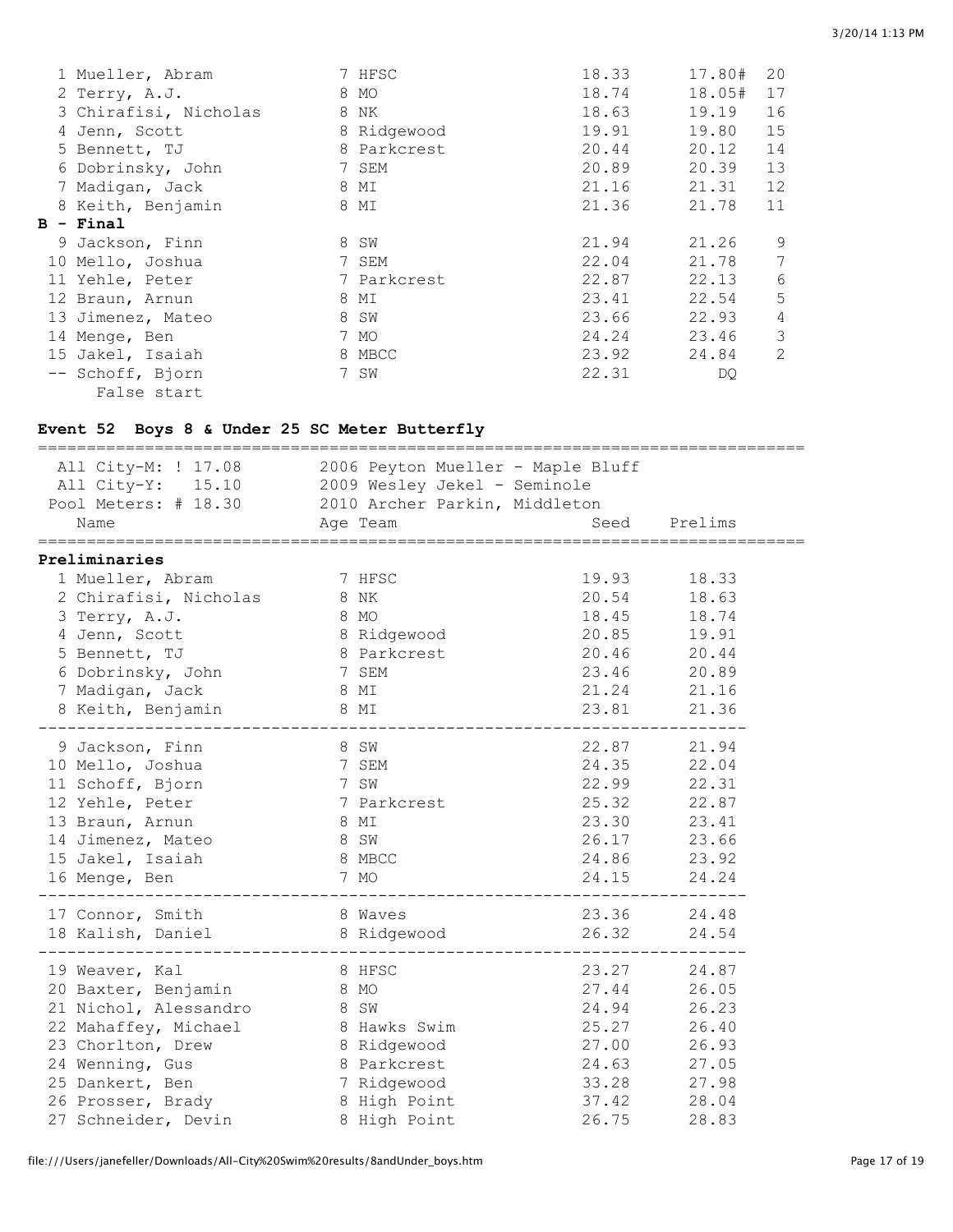| 3/20/14 1:13 PM |  |
|-----------------|--|
|                 |  |

| 28 Watson, Sam           | 8 Ridgewood  | 34.38 | 29.23 |
|--------------------------|--------------|-------|-------|
| 29 Nowak, Lukas          | 8 SW         | NΤ    | 29.73 |
| 30 Anderson, John        | 7 NK         | 29.99 | 30.65 |
| 31 Richards, Rudy        | 7 Parkcrest  | 34.11 | 31.05 |
| 32 Garibay, Joseph       | 7 Ridgewood  | 39.03 | 31.11 |
| 33 Mattison, Dietrich    | 7 SW         | 38.88 | 32.05 |
| 34 Belgiano, Taatjes     | 8 High Point | 31.04 | 32.67 |
| 35 Zocher, Luke          | 8 High Point | 32.52 | 32.68 |
| 36 Vesperman, Alex       | 8 West Side  | 28.66 | 33.22 |
| 37 Groth, Wyatt          | 7 MO         | 36.40 | 34.72 |
| 38 Gadau, Henry          | 7 SW         | 34.59 | 34.73 |
| 39 Swenson, Ben          | 8 HFSC       | 34.67 | 36.06 |
| 40 Iskandar, Jamie       | 6 Parkcrest  | NΤ    | 39.26 |
| -- Thomas, Mason         | 8 High Point | ΝT    | DQ    |
| Alternating Kick         |              |       |       |
| -- Kennedy, Finn         | 8 NK         | 29.21 | DQ.   |
| False start              |              |       |       |
| -- Boyle, Trey           | 8 High Point | NΤ    | DQ.   |
| Arms underwater recovery |              |       |       |
| -- Armstrong, Quinn      | 8 HFSC       | 22.25 | DQ    |
| One hand touch           |              |       |       |
| -- Haselow, Grant        | 6 MBCC       | NΤ    | DQ.   |
| Alternating Kick         |              |       |       |
| -- Ohkerrmann, Leo       | 8 West Side  | 33.46 | DQ.   |
| Non-simultaneous arms    |              |       |       |
| -- Stair, Sawyer         | 6 SW         | 32.10 | DQ.   |
| Arms underwater recovery |              |       |       |
| -- Slager, Josh          | 7 Ridgewood  | 39.51 | DQ    |
| Non-simultaneous arms    |              |       |       |
| -- Walsh, Sean           | 7 SW         | 35.95 | DQ.   |
| Alternating Kick         |              |       |       |
| -- Siemering, Torin      | 6 HFSC       | ΝT    | DQ.   |
| Non-simultaneous arms    |              |       |       |
| -- Zenner, Carsten       | 6 SEM        | NΤ    | DQ    |
| Arms underwater recovery |              |       |       |
| -- Michaud, Louis        | 7 HFSC       | NΤ    | DQ    |
| Arms underwater recovery |              |       |       |
| -- Reid, Everett         | 6 MBCC       | 34.87 | DQ.   |
| Arms underwater recovery |              |       |       |
| -- Johnson, Ethan        | 6 MO         | NΤ    | DQ.   |
| Non-simultaneous arms    |              |       |       |

#### **Event 62 Boys 8 & Under 100 SC Meter IM**

=============================================================================== All City-M: ! 1:31.21 1999 Chris Kuecker - High Point All City-Y: 1:22.67 2000 Sam Niesen - Middleton Pool Meters: # 1:34.31 2000 Sam Niesen, Middleton Name **Age Team** Prelims Finals Points =============================================================================== **A - Final** 1 Madigan, Jack 8 MI 1:43.24 1:40.25 20 2 Zuver, Dillon 8 Parkcrest 1:44.96 1:40.65 17 3 Dobrinsky, John 7 SEM 1:45.01 1:45.71 16 4 Chirafisi, Nicholas 8 NK 1:48.50 1:46.32 15 5 Prince, Evan 8 Parkcrest 1:47.62 1:47.69 14 6 Shaw, Alex 8 HFSC 1:50.10 1:48.39 13 7 Bennett, TJ 8 Parkcrest 1:52.87 1:49.97 12